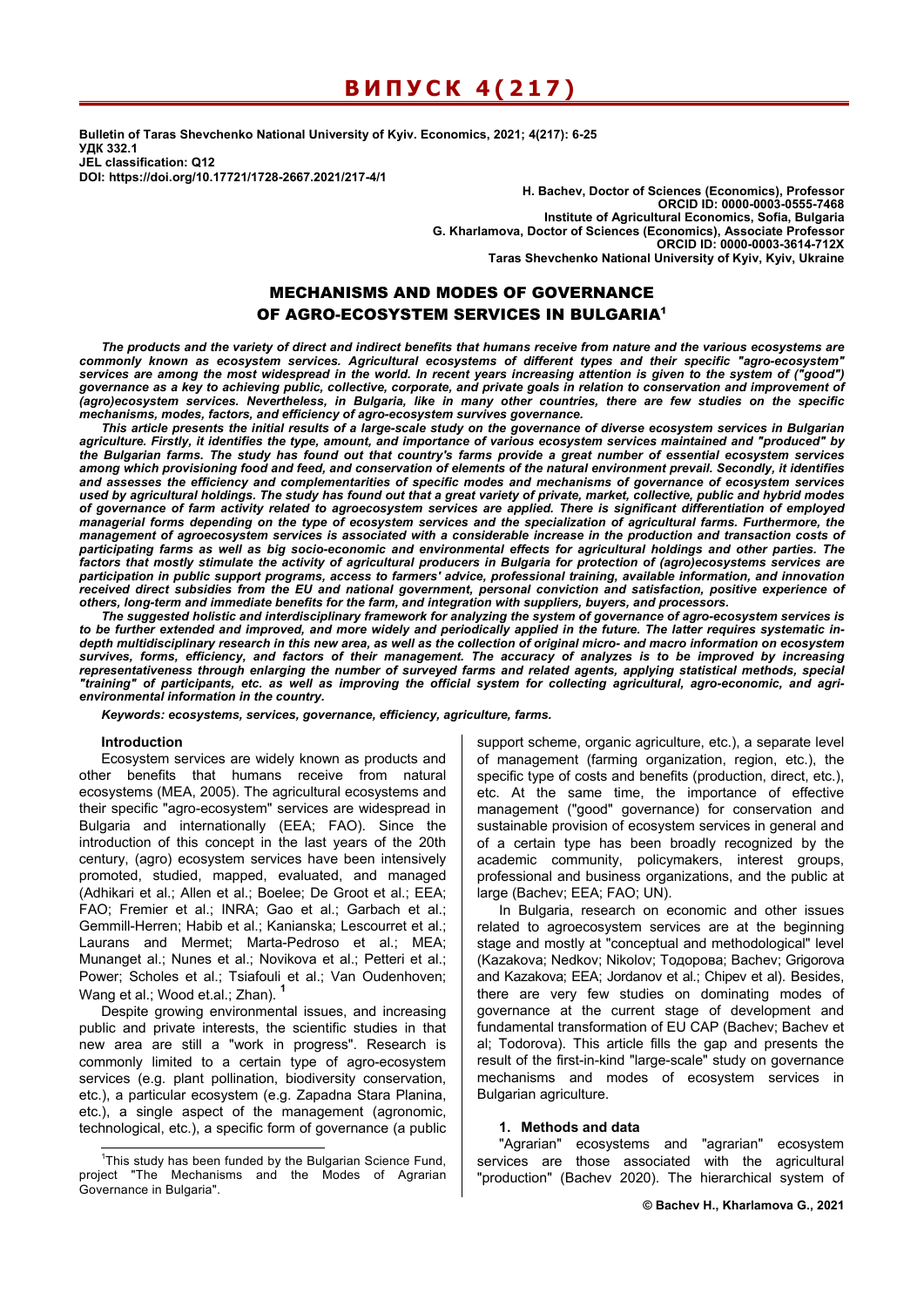agroecosystems includes multiple levels (from individual farm plot/section, area, micro-region, macro-region, etc.) (Figure 1) while their (ecosystem) services are classified into different categories (provisional, economic, recreational, aesthetic, cultural, educational, supporting, biodiversity conservation, water purification, and retention, flood and fire protection, climate regulation, etc) (MEA).

The multiple levels hierarchy of agro-ecosystems and their services in Bulgaria is presented in Figure 1. *Individual farm* is the main organizational unit in agriculture that manages resources, technologies, and activities and produces a variety of products, including the positive and negative services of agro-ecosystems (Bachev, 2009, 2010, 2020). The governance of agro-ecosystem services is an integral part of the management of an agricultural farm, and the farm – the *first (lowest) level for agroecosystem services management2* .



**Figure 1. Hierarchy of Agro-ecosystems in Bulgaria**  Blue – agro-ecosystem, Red – Agroecosystem Services, МЕS – Micro ecosystem located in the land plot, Green – Services of non-agrarian ecosystems, Dash area – Borders (activity) of individual farm

#### *Source:* author.

The term "management of (agro)ecosystem services" refers to the *management of human actions and behavior* related to the preservation, improving, and recovery of ecosystems and ecosystem services (Bachev, 2009). The *system of governance* of agro-ecosystem services always includes **the farm** as a key element (*first level)* of management of agro-ecosystems and their services (Figure 1). Other agrarian and not agrarian agents (resource owners, inputs suppliers, wholesale buyers and processors, interests groups, policymakers, local and national authorities, residence and visitors of rural areas, final consumers, international organizations, etc.) also take part in the management of agroecosystem services at farms, regional, sectoral, national and international levels (Bachev, 2020).*<sup>2</sup>*

Farmers use diverse mechanisms and modes to manage their activity and relations with other agents(Bachev, 2010; Williamson, 1996):

• *internal* – direct production management, own conviction of farm manager/owner, building reputation, etc.

- *market* free-market price movements, competition, etc.
- *contract* special or interlinked contracts, etc.
- *collective* cooperation, joint initiatives, etc.

• *public* – public eco-contract, cross-compliance against EU subsidization, etc.

Detailed presentation of the New Institutional Economics framework for studying and evaluating generic modes of governance, and comparative advantages and disadvantages of individual forms used for ecosystem services management in Bulgarian agriculture is done in other publications (Bachev, 2009, 2011, 2012, 2020).

In Bulgaria, there is no available statistical and other data on services provided by different types of agroecosystems. Since the individual farm is the basic unit of management of agrarian activities and provision of agroystecosystem services, our study has focused on the (individual) *farm level* of emaintenance and supply of ecosystem services. The agroecosystem services at a higher lever are evaluated as the sum of agroecosystem services provided by the farms associated with the relevant (agro)ecosystems. Consequently, there is an unavoidable error from double accounting and/or uncalculated tradeoffs, synergies, complementarities, and controversies of analysed agroecosystem services of different types.

 2 Farm borders rarely coincide with the (agro) ecosystem boundaries (Bachev).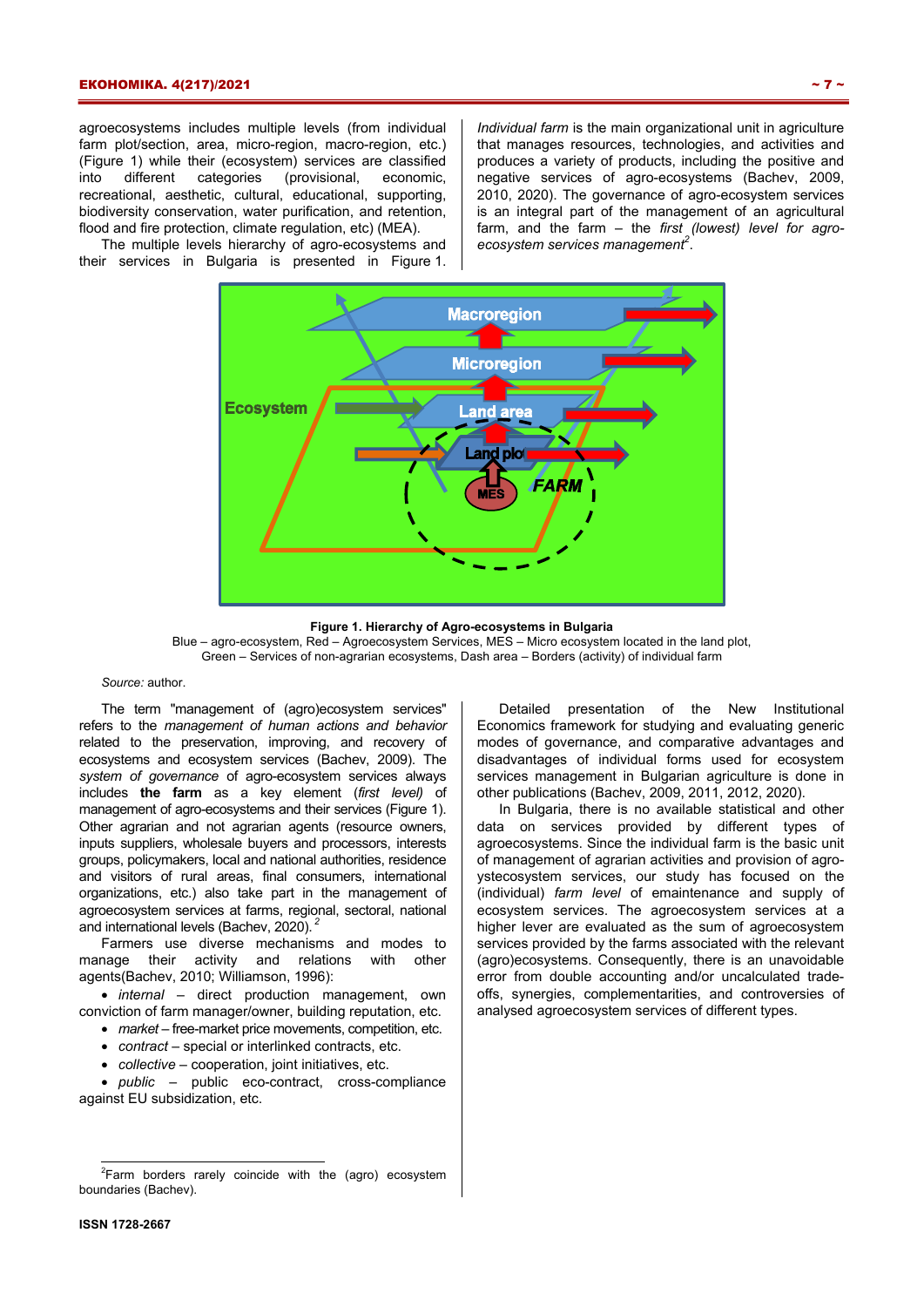

**Figure 2. Levels and Modes of Governance of Agroecosystem Services** 

*Source:* author.

This study aims to identify modes, efficiency, and factors of agroecosystem services management at the *farm level* in Bulgaria. In the country, there are statistical and other data for the type of agroecosystem service provided by farms and the specific forms of management applied by agricultural holdings. Therefore, a literature review and widespread practices examination has been made to prepare the list of diverse types of agro-ecosystem services maintained or provided as well as major forms of management used by the farms. A survey with the managers of 324 "typical" farms<sup>3</sup> of different legal types, size, production specialization, and ecological and geographical location was conducted in October 2020 to identify the structure of ecosystem services "produced" and governing modes employed. The questionnaire also gives an option to respondents to add specific services provided and managerial forms practiced.

Surveyed farms account for almost 0,5 % of all registered agricultural producers in the country. The structure of studied holdings approximately corresponds to the real structure of farms in Bulgaria. The classification of agricultural holdings has been done according to official classification in the country and EU. The subsectors, regional, national, etc. summaries are arithmetic averages of data provided by the individual farms belonging to respective agro-systems.

The assessments of the farm managers about the type, amount, and importance of agroecosystem services they

-

maintain or produce give good insights on the state and efficiency of agroecosystems services in the country. The asymmetry of information is quite big in the area and farmers are among the most informed actors about agricultural efforts and contribution toward (agro)ecosystem services. However, the managers' estimates also reflect the "personal" (subjective) knowledge and perceptions of the farmers on agroecosystem services, and their values, the efforts rather than output and impacts, etc. The objectivity of the study would be enhanced during the next stage of the study when forms representations will be increased and their assessments complemented ("corrected") with estimates of stakeholders, consumers, experts, etc.

To consider agro-ecosystems services in Zapadna Stara Planina – a mountainous region in North-West Bulgaria, post-communist transition and EU integration have brought about significant changes in the state and governance of agro-ecosystems services. Newly evolved market, private and public governance has led to significant improvement of part of agro-ecosystems services introducing modern eco-standards and public support, enhancing environmental stewardship, disintensifying production, recovering landscape and traditional productions, diversifying quality, products, and services. At the same time, novel governance is associated with some new challenges such as unsustainable exploitation, lost biodiversity, land degradation, water, and air contamination. What is more, implementation of EU common policies would have no desired impact on agroecosystem services unless special measures are taken to

 $3$ The author is grateful to all managers of the surveyed farms for the information provided, and to the NAAS and the cooperating producers' organizations for the assistance.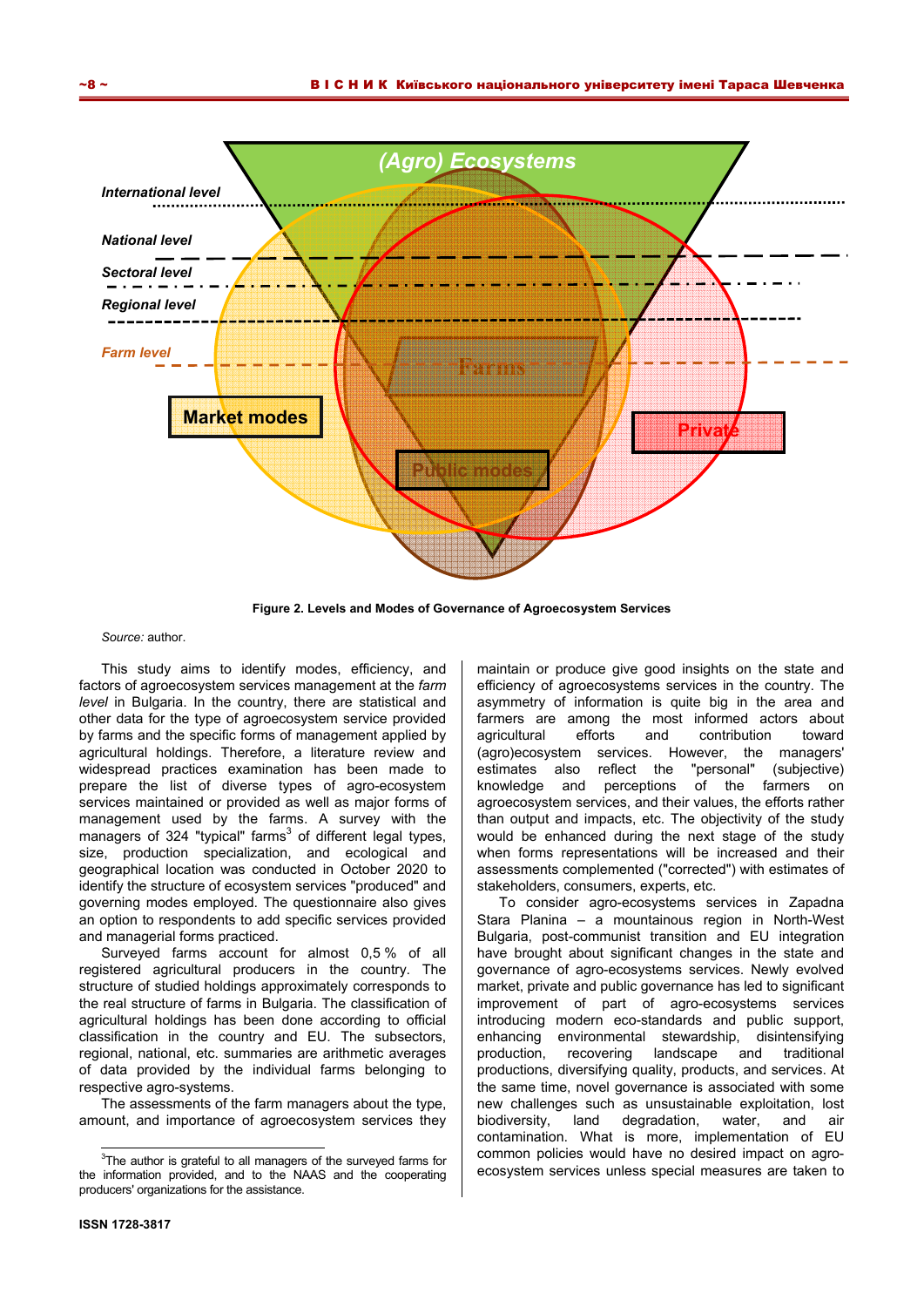improve management of public programs and extend public support to dominating small-scale and subsistence farms?

## **2. Type and amount of farms' ecosystem services**

The conducted survey allowed to make a detailed map of the agro-ecosystem services of different types provided by agricultural producers, as well as to determine the structure and volume of the services of the agroecosystems of various types. The share of farms involved in activities related to the provision of agro-ecosystem service of a certain kind gives a good idea of the volume of "produced" service of that type. The majority of Bulgarian farms participate in the "Production of products (fruits, vegetables, flowers, etc.) for direct human consumption" (59.3 %), which is one of the main "services" of agroecosystems in the country (Figure 3). A significant part of the farms also "Produce raw materials (fruits, milk, etc.) for the food industry" (15.4 %). Other "production" services in which a smaller part of the farms participate are "Production of animal feed" (8.6 %), "Own processing of agricultural products" (6.17 %), "Production of seeds, saplings, animals, etc. for farms" (4.3 %) and "Production of raw materials for cosmetic, textile, energy, etc. industry" (3.09 %). Other "production" services of agroecosystems, in which a relatively small part of agricultural producers participate, are "Provision of services to other farms and agricultural organizations" (2.47 %), "Provision of services to end users (riding, fruit picking, etc.)" (1.85 %), "Provision of tourist and restaurant services" (0.62 %) and "Production of bio, wind, solar, etc. energy" (0.62 %). Other important services of the agro-ecosystems, in which "supply" a large part of the agricultural holdings participate, are "Hiring workers" (11.11 %) and "Providing free access on the farm to outsiders" (10.49 %).

Relatively many of the farms are also involved in the protection and preservation of technological, biological, cultural, and other heritage – "Preservation of traditional crops and plant varieties" (6.17 %), "Preservation of traditional species and breeds of animals" (7.41 %), "Preservation of traditional methods, technologies and crafts" (6.17 %), "Preservation of traditional products" (6.17 %), "Preservation of traditional services" (5.55 %), "Preservation of traditions and customs" (3.7 %) and "Preservation of historical heritage" (1.23 %). A major part of agro-ecosystem services consists in preserving, restoring, and improving the elements of the natural environment – soil, water, air, gene pool, landscape, plants, animals, etc. The activity of a large part of the agricultural holdings is aimed at the production of this type of agro-ecosystem services – "Disease control (measures)" (24.69 %), "Pest control (measures)" (19.75 %), "Protection of natural biodiversity" (18.52 %), "Protection and improvement of soil fertility" (16.67 %), "Protection from soil erosion" (13.58 %), "Protection and improvement of soil purity" (12.34 %), "Protection of surface water" (11.73 %)," Protection of groundwater purity" (9.88 %)," Fire protection (measures)" (8.64 %), and "Protection of plant and/or animal gene pool" (8.02 %).

A relatively smaller part of the farms are also included in "(Measures for) water conservation and saving" (5.55 %), "(Measures for) regulation of the correct outflow of water"  $(4.32\%)$ , "Preservation of air quality"  $(4.32\%)$ , "Preservation of traditional scenery and landscape" (3.7 %), "Improvement (aesthetics, aroma, land use, etc.) of scenery and landscape "(3.09 %), "(Measures for) regulation and improvement of the microclimate" (3.09 %), "Flood protection (measures)" (2.47 %), and "Greenhouse gas emission reduction (measures)" (2.47 %), and "(Measures) for storm protection" (1.85 %). One of the essential services of agroecosystems is the recovery and recycling of "waste" from various activities in the sector and other industries. The main activity of many farms in this regard is "Use of manure on the farm" (13.58 %), and to a lesser extent "Reuse and recycling of waste, composting, etc." (3.09 %) and "Use of sludge from water treatment on-farm" (0.62 %).

Agri-ecosystems also make a significant contribution to training farmers and non-agricultural agents, conducting scientific experiments, demonstrating innovation, and so on. In such educational, scientific and innovative services participate a smaller part of the agricultural producers – "Training and advice of other farmers" (4.32 %), "Training of students, consumers, etc." (1.85 %), "Demonstration of production, technologies, innovations, etc." (1.85 %) and "Conducting a scientific experiment "(1.85 %). Agroecosystems also contribute to the "Protection and improvement of non-agricultural (forest, lake, urban, etc.) ecosystems" with 4.32 % of farms in the country engaged in such efforts.

The extent of participation of supplying farms in the preservation or production of agro-ecosystem services is not equal. For most agri-ecosystem services, the holdings involved in the activities do so "To a large extent' (Figure 3). Therefore, "permanent" investments in agri-ecosystem services and "specialization" in the provision of agroecosystem services of a certain type to participating farms can be considered. In some agro-ecosystem services, the share of farms involved to a large and small extent is equal – for example in the use of manure on the farm, the provision of services to other farms and agricultural organizations, (flood protection) measures, and the hiring of workers. Therefore, a significant proportion of farms are either in the process of initially "entering" (testing, studying, adapting, etc.) in the related agro-ecosystem services, or participate in this supply as ancillary or related to the main activity. With regard to three main types of agro-subsistence services, most of the farms involved in their supply do so to a small extent – on-farm using sludge from water treatment, training of students, consumers, etc., and use and recycling of waste, composting, etc. This is a sign of either the initial entry into or exit from this activity, or the inefficiency of its further expansion (intensification) by practicing farms.

There are also significant differences and deviations from the average level in the participation of agricultural holdings of various types in the preservation and supply of agro-ecosystem services in the main geographical, ecological and agricultural regions of the country (Bachev, 2021). The unequal participation of farmers in the provision of agro-ecosystem services of different types and unlike degrees of involvement in such activities shows the need to take measures to improve, diversify and intensify this activity through training, information, exchange of experience, public incentives, etc.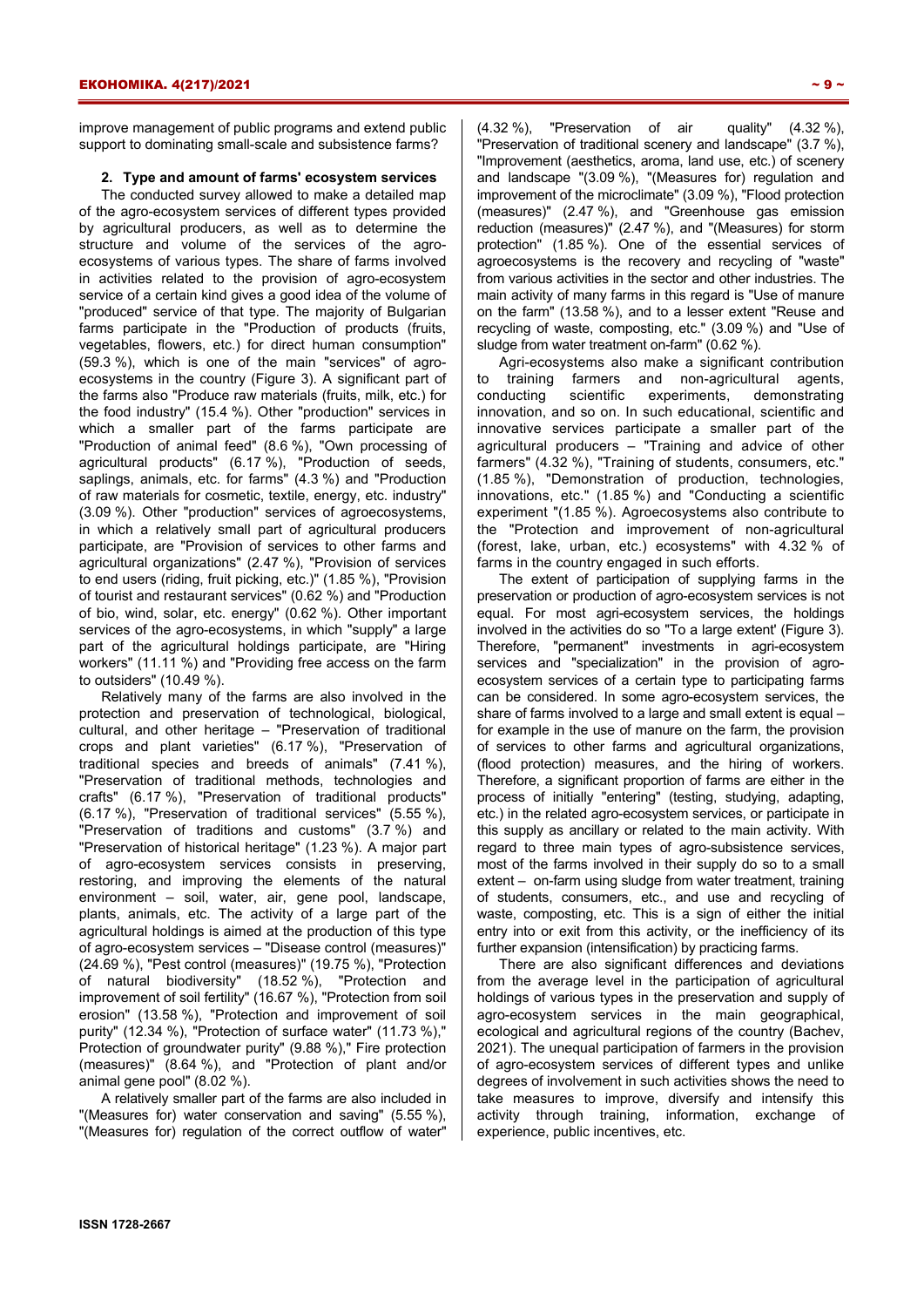

**Figure 3. Share of farms participating and providing to a big extent diverse ecosystem services in Bulgaria (percentages)** 

**3. Dominating mechanisms of management of farms' ecosystem services** 

The survey found that a large proportion of Bulgarian farms use some specific mechanisms in making decisions about managing their activities related to agroecosystem services (Figure 4). However, a different proportion of farms apply specific mechanisms to manage the various aspects of the activity related to the provision of agroecosystem services. In the Production of products for direct consumption, all farms use some "special" forms<sup>4</sup>. A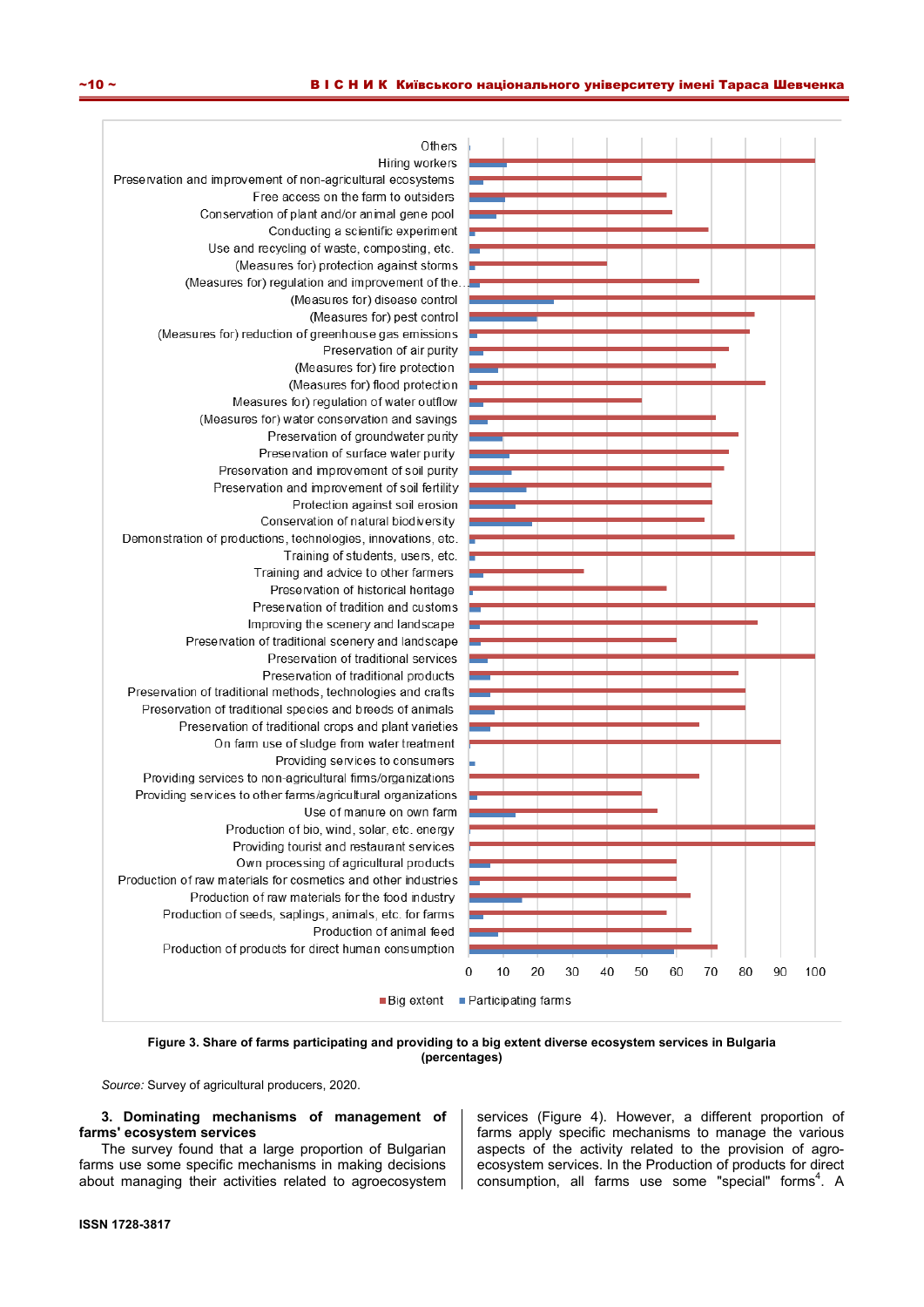relatively large part of the farms also uses specific mechanisms in the management of Soil Protection (31.48 %), Water Protection (33.95 %), Biodiversity Protection (32.72 %), and Landscape and Scenery Protection (20.37 %). Fewer farms use specific forms to manage the supply of the other main types of agroecosystem services.



**Figure 4. Share of farms using specific mechanisms for decision-making of activity associated with agroecosystem services in Bulgaria (percentages)** 

#### *Source:* Survey of agricultural producers, 2020.

The specific forms and mechanisms applied for the effective governance of different types of agro-ecosystem services are quite different. For most farms, independent internal (*Independently by the farm*) management is essential for the supply of all major agroecosystem services (Figure 5). This form is practiced by the vast majority of farms, in agro-ecosystem services with the character of "local or public goods" (inability to sell and protect rights, high specificity, and uncertainty, low frequency of exchange with a particular user, etc.) – Soil protection (90.2 %), Water protection (80 %), Biodiversity 4

protection (81.13 %), Landscape and scenery protection (81.82 %), Climate change control (78.26 %), Preservation of breeds, varieties, products, etc. (87.5 %) and Use of manure, sludge, etc. (90.32 %). This form is least used in making management decisions concerning the production of raw materials for industry (42.31 %), where there is a high dependency (specificity of the product, capacity, delivery time, location, etc.) of the particular buyer(s) and market(s) and there is a need to use more effective forms of coordination and governance.



**Figure 5. Mechanisms used in decision-making on-farm activities related to different types of agro-ecosystem services in Bulgaria** 

*Source:* Survey of agricultural producers, 2020.

 4 The modes and efficiency of governance of this type of activity of Bulgarian farms have been widely studied and presented in academic literature (Bachev, 2010, 2018).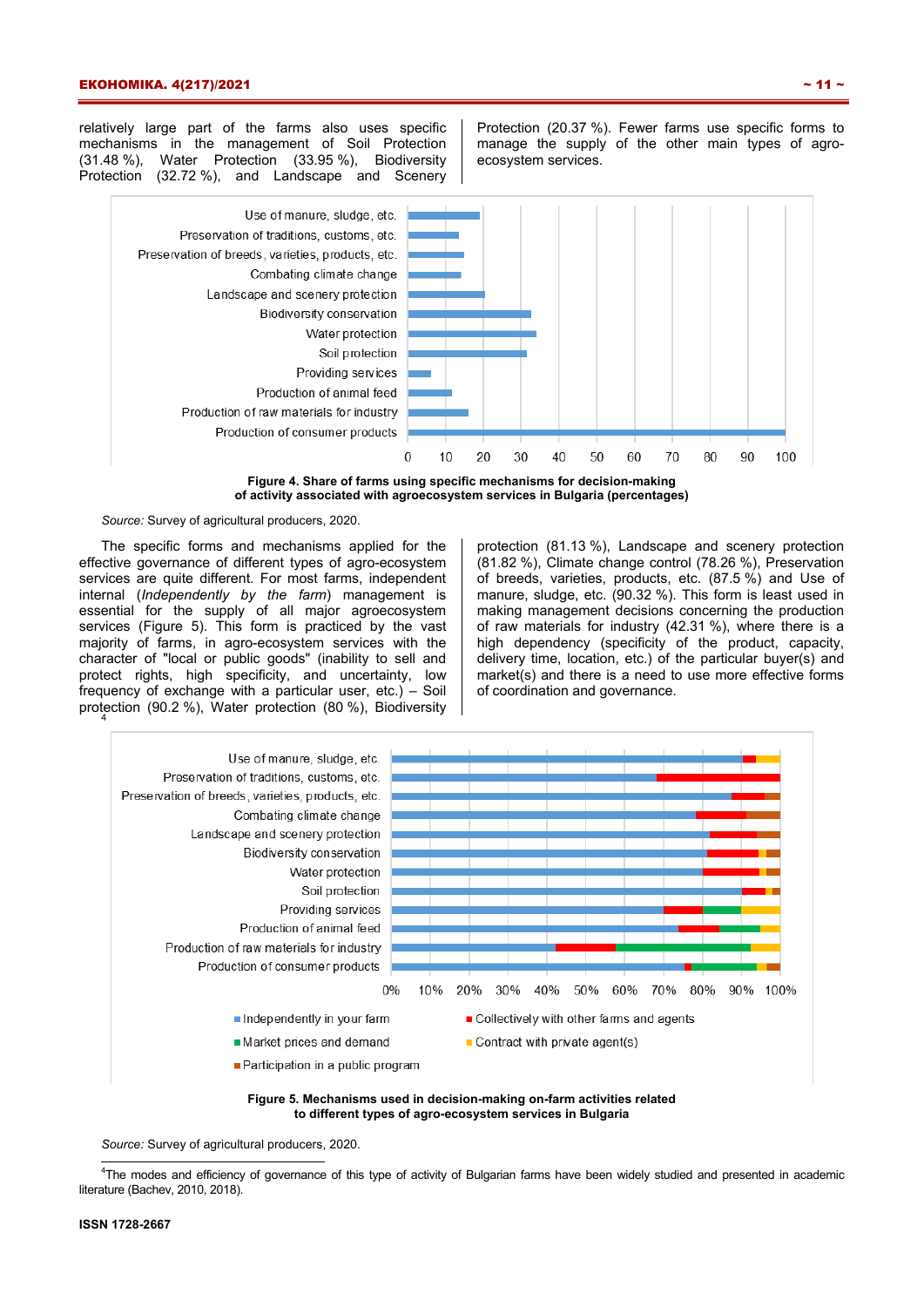*Collective decision-making* with other farmers and agents is a form that is applied by a significant part of the farms in relation to the Preservation of traditions, customs, etc. (31.82 %) and a large part of them in the Production of raw materials for industry (15.38 %), Water protection (14.5 %), Biodiversity protection (13.21 %), Landscape and Scenery protection (12.12 %) and Combating climate change (13.04 %). The collective form for most of these services (with the character of "local or public goods") is determined by the need for coordinated "collective action" (high dependence of assets and actions) to achieve a certain positive result. The collective organization in the production of raw materials for the industry is most often required by the need for a certain minimum volume and standardization for efficient market or vertically integrated trade (achieving efficiency in wholesale trade, compliance with the requirements of processors for quality, volume, and frequency of supplies, etc.) or to oppose an existing (quasi)monopoly, etc.

*Market mechanism* and market prices and demand are exclusively and widely applied only to traditional (commercial) farming products and services – mostly in the Production of raw materials for industry (34.62 %), Production of products for direct consumption (16.77 %), and in less extent in Production of animal feed (10.53 %) and Provision of services (10 %). As mass and standard products are traded, the market works well and there is no need to use a more expensive special form to govern the relationship between supplier and buyer.

*A special private form* – Contract with a private agent/s is used when it is necessary to regulate in detail the relations of the parties due to high unilateral or bilateral dependency of assets, high frequency of transactions between the same agents, and uncertainty and risk of market trading (specification of the product, delivery time, a form of payment, interlinked transactions, a guarantee of trade between the parties, etc.). The contractual form is applied by every tenth farm in the provision of services, and a large part of the farms in the production of raw materials for industry (7.69 %), production of animal feed (5.26 %), and the use of manure, sludge, etc. (6.45 %).

*Public intervention* (support) is required when private and market forms cannot fully govern the supply of certain agro-ecosystem services due to public nature, low appropriability, high specificity, and uncertainty, etc. Participation in a public program is a form that is applied most by farms in the Fight against climate change (8.69 %), Landscape and scenery protection (6.06 %), and Preservation of breeds, varieties, products, etc. (4.17 %).

Depending on the specificity of production (and the production agro-ecosystem), farms with *different specializations* use to unlike extent specific mechanisms for deciding on the activity related to agroecosystem services of different types (Figure 6). The largest share of farms specializing in Field crops (28.57 %) use specific mechanisms in the production of raw materials for industry. The most widespread special mechanisms for the production of animal feed are practiced at Mixed croplivestock holdings (40.74 %). Every third producer in Pigs, Poultry, and Rabbits applies similar mechanisms for (standard) services provision. A significant part of the specialized in Permanent crops (43.86 %) and Mix crops (36.36 %) need special management mechanisms for soil Protection. In water protection, most of the holdings in Permanent crops (40.35 %), Mix crop-livestock (37.04 %), and Mix crops (36.36 %) adapt special forms. Farms in Permanent crops (38.60 %), Mixed Livestock (38.46 %), and Mixed crop-livestock (37.04 %) use the most specific mechanisms for biodiversity conservation. One-third of the specialized holdings in Pigs, Poultry, and Rabbits apply special forms for landscape and scenery protection. The largest part of the farms with Mix crops (27.27 %) and Grazing livestock (18.18 %) apply special management mechanisms in the fight against climate change. For the preservation of breeds, varieties, products, etc., and for the preservation of traditions, customs, etc. every third farm with pigs, poultry, and rabbits needs such mechanisms. The majority of those specialized in Pigs, Poultry, and Rabbits (66.67 %) and Mixed crops (63.64 %) apply special mechanisms in making management decisions for the use of manure, sludge, etc.

At the same time, however, there is a significant variation in the type of specific mechanisms used to make management decisions by farms with different specializations. For example, for the Conservation of Natural Biodiversity, every third farm specializing in field crops applies Participation in a public program. When managing the supply of the same ecosystem service, twothirds of the farms with bee colonies and one-third of those in Mixed crops do it Collectively with other farms and agents. Similarly, when managing the fight against climate change, half of the Mixed Crop-Livestock holdings do so Collectively with other farmers and agents, while one-fifth of the farms specializing in Permanent crops use Participation in a public program.

For some agroecosystem services with a high (capacity, location, product, etc.) specificity to a particular buyer(s), no (free)market forms (Soils protection, Waters protection, Protection of biodiversity, Preservation of landscape and scenery, Combating climate change, Preservation of breeds, varieties, products, etc.) or public forms (Production of raw materials for industry, Production of animal feed, and Services supply), or both market and trilateral with public involvement forms (Preservation of traditions, customs, etc., and Use of manure, sludge, etc.) develop. For the later mostly or exclusively private (internal, contract, collective, etc.) modes are used by all types of farms to govern their activity and relations associated with ecosystem services.

Our study has found no significant differences found in specific modes of management of specific agro-ecosystem services applied by farms of different juridical types (Sole Trader, Cooperative, etc.), in different ecosystems (mountainous, plain, etc.) and regions of the country. Thus differentiation of the managerial modes mostly depends on the specificity of the agroecosystem services and the subsector of agricultural production.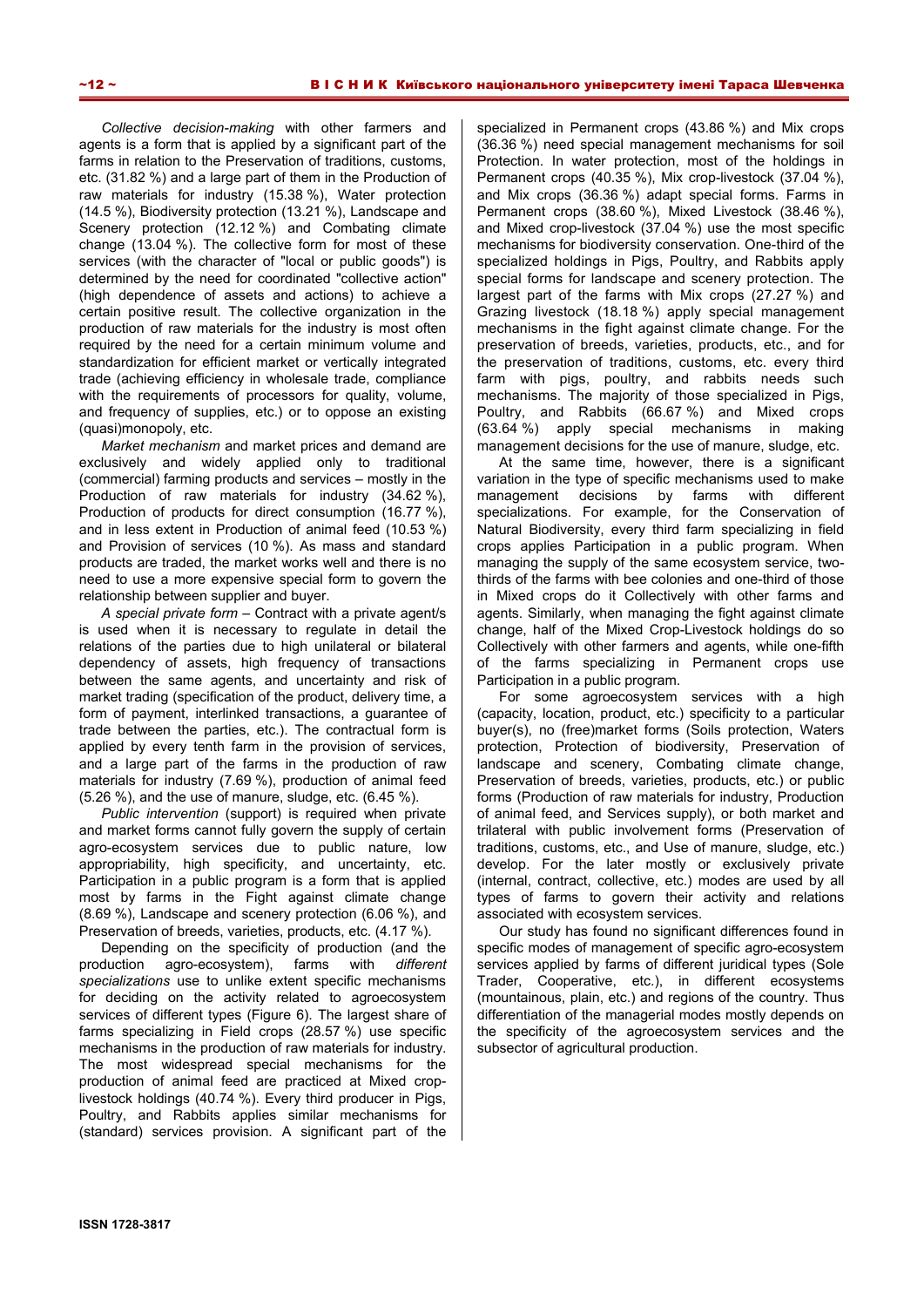

**Figure 6. Share of farms with different specialization, using specific mechanisms in decision-making on the activity related to agroecosystem services in Bulgaria (percentages)** 

#### **4. Private, collective, and market modes**

Most of the surveyed farms apply special private and market forms to govern the supply of agro-ecosystem services. Over 17 % of all farms (17.28 %) are certified for organic production, and a small part combines mixed organic and traditional production (3.09 %) (Figure 7). Formal certification is associated with additional costs for farmers (conversion period, certification, current control, etc.) and consumers (premium to market price), but also brings significant benefits for both parties. Farmers have a formal guarantee for the authenticity of their products, receive a price bonus and public subsidies, develop a reputation and market position for special and high-quality products. Consumers receive a guarantee of authenticity and low-cost acquisition of products related to agriecosystem services. The process is controlled by an independent (third) party, which increases trust and reduces transaction costs. This three-lateral marketoriented form will become even more important in the future given the growing consumer demand in the country and on international markets, the further greening of the CAP in the next programming period, and increasing incentives to expand organic production in the EU.

Most of the agricultural holdings have a built Reputation for ecologically clean products (14.81 %) or With naturally ecologically clean production (19.14 %). Informal private

country's agricultural practice. In the future, they will continue to effectively manage the relationship between producers and consumers for the supply of agri-ecosystem services. Transaction costs are low, as long-term "personal" relationships ("clientilization", high frequency) are developed for trading certain products, primarily in local and regional markets, and opportunism is punished by the cessation of trade and "bad" reputation. Due to high costs (registrations, control, etc.) and low

returns, very few farms apply other formal private or collective forms of agri-ecosystem services management. A little over 5 % are members of a collective organization (5.56 %), a little over 1 % are With own trademark, protected origin, etc. (1.23 %), less than 1 % participate in a Collective Trademark, Protected Origin, etc. (0.62 %) or a Collective Initiative (0.62 %). However, given the significant transactional benefits (sales to large retail chains, exports, premiums, etc.), the number of farms investing in such special private and market forms is gradually increasing. In the process of certification are 3.01 % of all farms are, With a plan for bio-certification 1.8 % and With a plan for ecobrand, protected origin, etc. 1.85 %.

and collective forms such as building a "good reputation" for special quality, products, origins, etc., of certain farms, ecosystems, and entire regions are widespread in the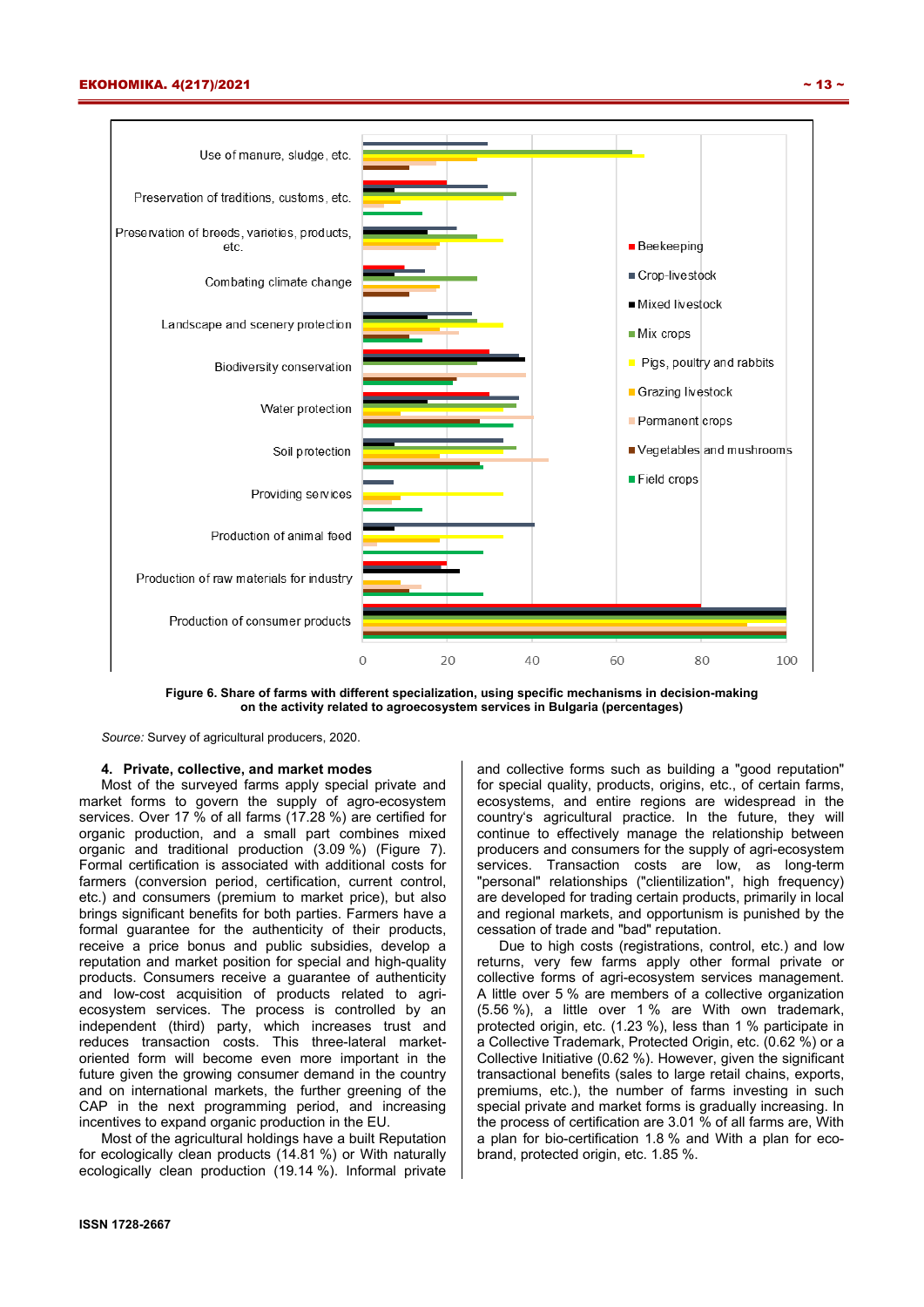

**Figure 7. Share of farms applying diverse private, collective, and market forms for the supply of agro-ecosystem services in Bulgaria (percentages)** 

Nearly three-quarters of the surveyed farms reported that they participate in some initiative for the protection of ecosystems and ecosystem services. The majority of farms Implement their own (private) initiative in this regard (56.56 %) (Figure 8). Quite a part of the holdings Implements informal Initiatives of other farms (13.11 %). Almost every tenth (9.84 %) reports participating in a State initiative related to the protection of ecosystems and ecosystem services. This hybrid (public-private, trilateral) form is also usually associated with receiving certain subsidies or other support in return for certain commitments for improved environmental management. Just over 2 % of farms Have a contract with the state to implement such an initiative (2.46 %). A small share of farms participates in other private and collective formal environmental management initiatives – Formal initiatives of other farms (2.46 %), Initiative of a professional organization (4.1%), Initiative of a non-governmental organization (3.28 %), Initiative of a cooperative of which they are members (2.46 %), and International initiative (0.82 %). For a small part of the farms, the initiative is of (induced by) Supplier of the farm (1.64 %) or by Buyer (0.82 %), and 1.64 % of the farms even Have a contract with a private organization for implementation of eco-initiative.

All this shows that the effective forms that farms and other stakeholders use to govern their relationships and actions related to environmental protection and agriecosystem services are diversifying.



**Figure 8. Share of farms participating in an initiative for the protection of ecosystems and ecosystem services in Bulgaria (percentages)** 

*Source:* Survey of agricultural producers, 2020.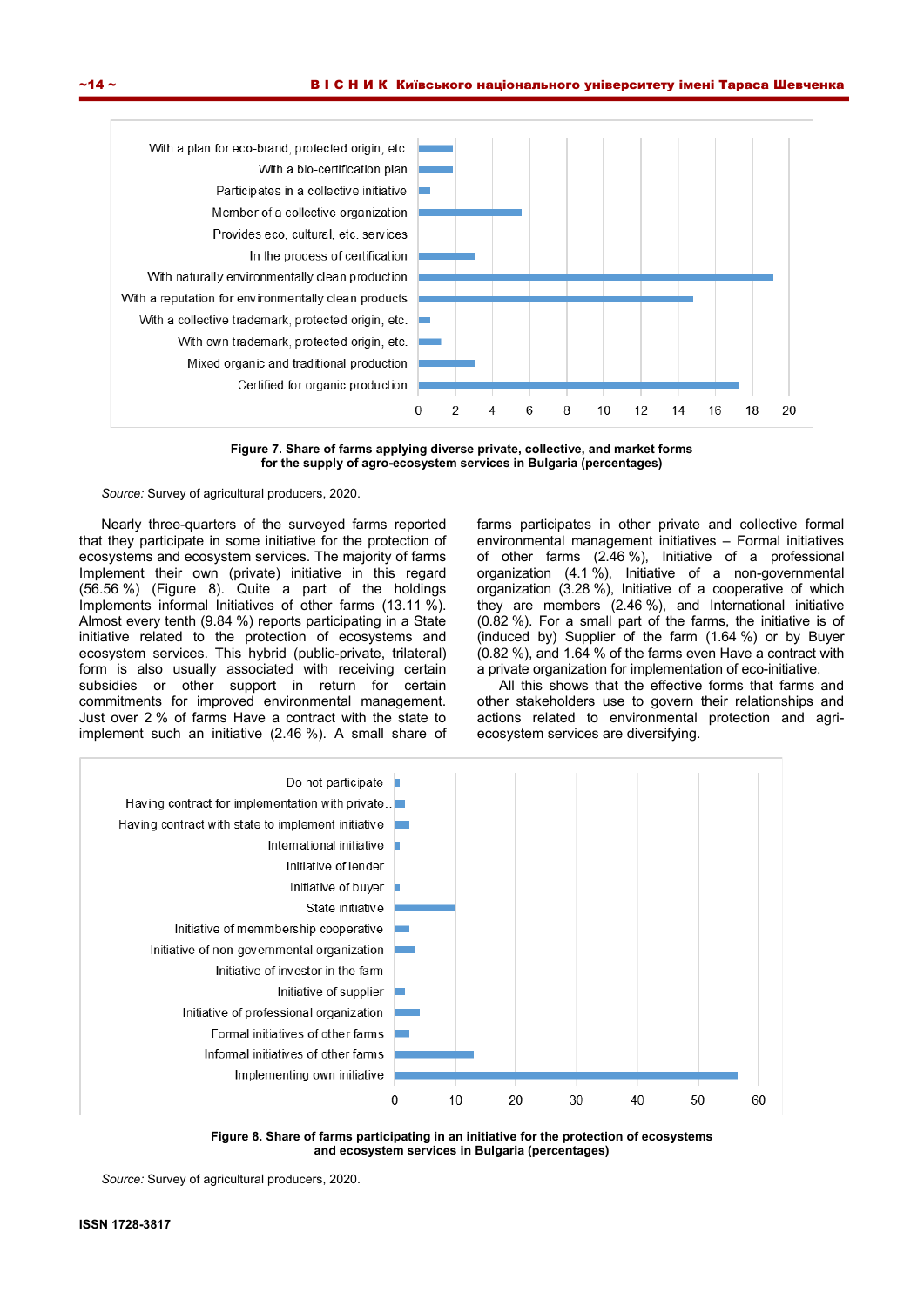## **5. Providing outside access to the territory of the farm**

Providing external access to the territory of agricultural holdings is a basic form of supply and/or consumption of ecosystem services in agriculture. The share of farms that provide access to outsiders on their territory varies depending on the agroecosystem services used (Figure 9). A significant part of the farms allows External visits to the farm (37.65 %) and Collection of information from individuals and institutions (32.72 %). Relatively smaller is the number of farms that allow Passage through the farm (12.35 %). Every tenth farm allows Grazing of animals of other individuals and farms (10.49 %) and Collection of unnecessary for the farm harvest, including residues (10.49 %). Quite a few of the Bulgarian farms also provide their territory for Scientific experiments and demonstrations (8.64 %), Tourism (6.17 %), and Collection of wild plants and animals (5.55 %). To the least extent, the territory of the farms is available for the Organization of private events (entertainment, etc.) (4.32 %), Hunting and fishing (3.09 %), and Organization of public events (2.47 %). An insignificant part of the holdings also indicated Other reasons such as Veterinary services (1.23 %) and Control bodies and experts (0.62 %).



**Figure 9. Share of farms that provide external access to their territory for using various ecosystem services in Bulgaria (percentages)** 

*Source:* Survey of agricultural producers, 2020.

For the different types of external access on the territory of the farms, specific forms for governing the relationship of agents are practiced (Figure 10). Free and unrestricted access is the dominant form of providing access to the territory of the farm for grazing animals of individuals and other farms (47.06 %), Collection of wild plants and animals (66.67 %), Tourism (70 %), Organizing private events (42.86 %), Organization of public events (50 %), Passage through the farm (65 %), Veterinary services (50 %) and Control bodies and experts (100 %). This form is also practiced by a large number of farms for the Collection of unnecessary harvest, residues (35.29 %), Collection of information from individuals and institutions (30.19 %), Scientific experiments and demonstrations (28.57 %), Visits to the farm (21.31 %), and Hunting and fishing (40 %). All these agro-ecosystem services are treated as public goods and their use and consumption are "managed" by providing free and unrestricted access by farm owners. Most of these services are difficult to regulate or exchange as private goods due to high uncertainty and enforcement costs.

In many cases the main form for providing access to the territory for the farm is Free but regulated  $-$  for Collection of unnecessary crops, residues (47.06 %), Visits to the farm (72.13 %), Collection of information from

individuals and institutions (64.15 %), Scientific experiments and demonstrations (64.28 %) and Hunting and fishing (60 %). This form is widely used by a large number of farms in allowing access to the territory for Grazing animals of individuals and other farms (41.18 %), Collection of wild plants and animals (22.22 %), Organization of private events (28.57 %), Organizing public events (25 %) and Passing through the farm (25 %). The use and consumption of this type of agro-ecosystem services are managed through a private form – regulation, and they are provided free of charge by farm owners. The form of free provision is determined either by the additional benefits received for the farmers (in case of grazing animals of individuals and other farms, collection of unnecessary crops, residues, collection of wild plants and animals, organization of private and public events, etc.), or from the high costs of enforcement – constant control, penalties, disputing through a third party, etc. (in Passing through the territory of the farm, Hunting and fishing, etc.). Here, regulation is needed to plan and coordinate external access and/or limit consumption to maintain a sustainable supply of agro-ecosystem services.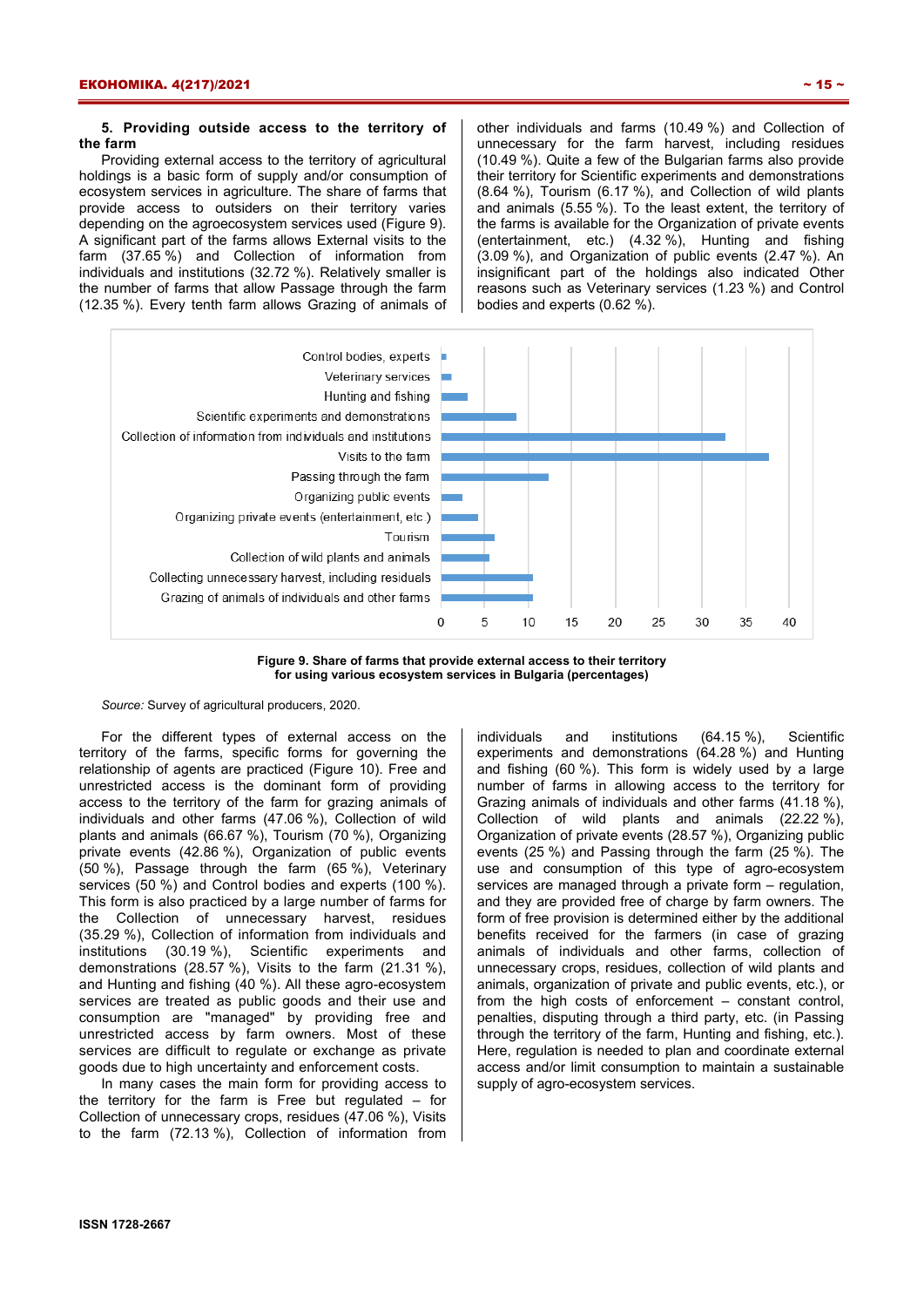

**Figure 10. Type of external access to farm's territory for use of different ecosystem services in Bulgaria** 

A portion of farms uses a market form of exchange against payment of a price to provide external access to the territory of the farms. This form of sale of services is practiced in grazing animals on individuals and other farms (11.76 %), collection of unnecessary crops, residues (17.65 %), collection of wild plants and animals (11.11 %), tourism (20 %), organizing private events (28.57 %), organizing public events (25 %), passing through the farm (10 %), visits the farm (6.56 %), gathering information from individuals and institutions (5.66 %), scientific experiments and demonstrations (7.14 %) and veterinary Services (50 %). The market form is preferred because it governs well the supply of "limited" agro-ecosystem services and the relationships of counterparts. Market trading is beneficial for both parties, who mutually profit from the transaction, as the terms of exchange are easy for no or low-cost negotiation, control, and sanctioning. Here, the classic contract of "spotlike" exchange under standard conditions applies, and payment is made on the spot or in advance to avoid any possible opportunism.

Agricultural holdings with different specializations provide unequal external access on the territory to farms for using different agro-ecosystem services (Figure 11). To the greatest extent outside access to the territory of the farm for grazing animals of individuals and other farms is provided by holdings specialized in Grazing livestock (36.36 %) and Mixed crop-livestock operations (22.22 %). For Harvesting of unnecessary output, incl. Residues, most farms providing external access to their territory are among those specialized in field crops (21.43 %) and croplivestock (14.81 %). The largest share of mixed croplivestock farms (11.11 %) also allows the collection of wild plants and animals and tourism in their territory.

Specialized in grazing livestock to the greatest extent provide external access on the territory of their farms for Organizing private events (entertainment, etc.) (18.18 %) and Organizing public events (9.09 %). Most farms that allow passage through the farm territory are among those specialized in permanent crops (19.30 %) and grazing animals (18.18 %). Most visits to the farm are allowed by farms specializing in grazing animals (63.64 %) and field crops (50 %).The largest share of farms that allow the collection of information from individuals and institutions are among those specializing in permanent crops (43.86 %) and grazing animals (36.36 %), and for scientific experiments and demonstrations among those specializing in grazing animals (27.27 %) and Bee families (20 %). Every tenth farm with bee families also allows the use of its territory for hunting and fishing.

Therefore, in addition to the product specialization, there is a certain specialization in the provision of agroecosystem services related to external access on the territory of the farms.

Farms with different specializations use unequally different forms for ensuring open access to the territory of farms for the use of agro-ecosystem services. The preferred most efficient mode is (pre)determined by the specifics of the production and the use of territory and/or the preferences of the owners/managers of the individual farms and the external users of the related agroecosystem services. For example, for farms specialized in field crops, vegetables, mushrooms, and mixed livestock, Free but regulated access is the only form used for providing external access to the territory for grazing animals to individuals and other farms. At the same time, most of the farms specializing in permanent crops practice Free and Unrestricted Access, while the remaining one-fifth apply for Paid access.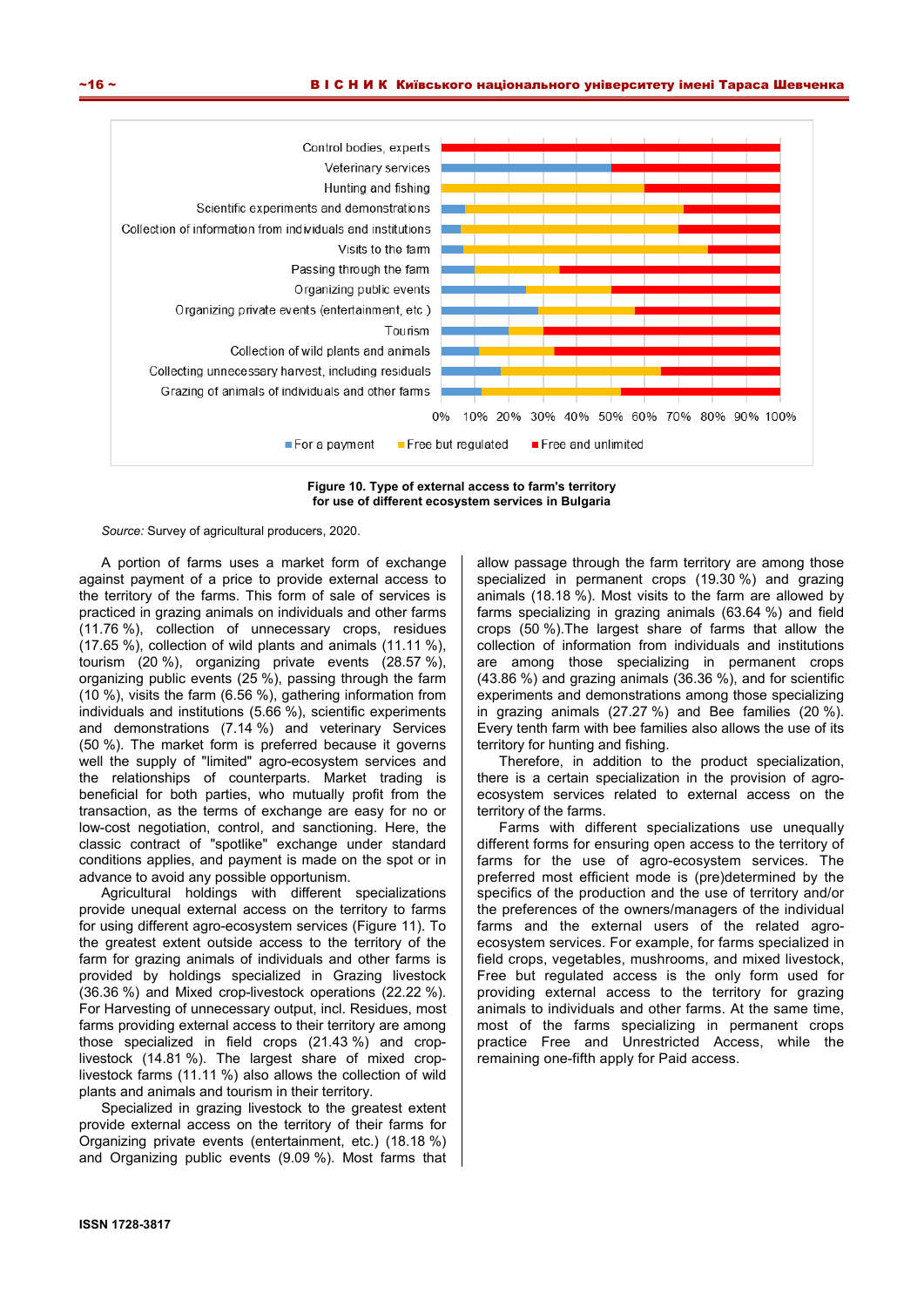

**Figure 11. Share of farms with a different specialization that provides external access to their territory for use of agro-ecosystem services in Bulgaria (percentages)** 

Similarly, relations with clients associated with Harvesting unnecessary output, incl. residues on the territory of farms specialized in Vegetables and Mushrooms, Grazing livestock, and Mixed crops are managed entirely on a contractual basis for payment. At the same time, for all other groups of farms, the used form is either Free but regulated or Free and unrestricted access.

## **6. Efficiency and importance of farms' ecosystem services provision**

According to the majority of managers of the surveyed farms, their activity for the protection of ecosystems and their services is associated with an Increase in the total production costs of the farm, Increase of the specialized costs for nature protection, Increase of long-term investments, Increase of management costs and efforts, Growth of the costs of participation in state aid programs, Increase in the costs of studying the regulations and

standards, and Increase in the costs of registrations, tests, certification, etc. (Figure 12). Moreover, for the majority of farms this activity leads to a high increase in the total production costs of the farm (50 %), the specialized costs for nature protection (40.58 %), longterm investments (50.7 %), the costs for participation in state aid programs (40 %), and the costs of registrations, tests, certification, etc. (50.75 %). At the same time, for only a small part of all farms, environmentally-friendly activity is associated with a reduction in the various types of production and transaction costs.

At the same time, however, the vast majority of farms report that their activities for the protection of ecosystems and their services are also associated with an Increasing the economic efficiency of the farm, Increasing the ecological efficiency of the farm, Increasing the social efficiency of the farm, Improved protection of ecosystems in the region, and Improved protection of ecosystems in the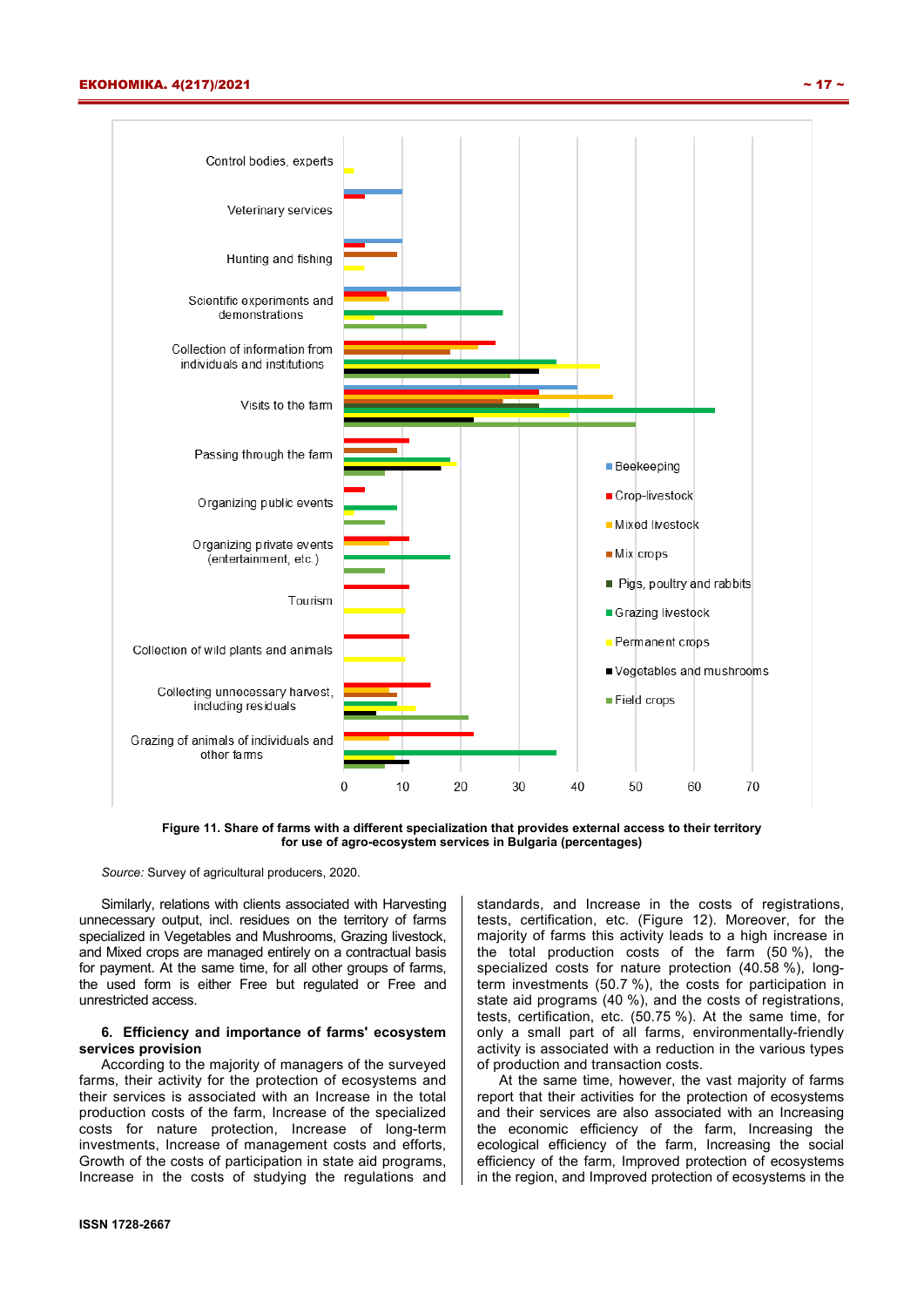country. At the same time, the majority of farms estimate that their environmentally friendly activity leads to a high increase in the economic efficiency of the farm (59.09 %), the ecological efficiency of the farm (55.22 %), and the protection of ecosystems in the region (47.54 %).

None or very few of the surveyed farms indicate that their activities for the protection of ecosystems and their services are related to reducing the economic efficiency, environmental and social efficiency of the farm, and the protection of ecosystems in the region and the country. However, a significant share of farm managers believes that their efforts and costs to protect ecosystems and ecosystem services do not lead to changes in the social efficiency of the farm (36.17 %) and improved protection of ecosystems in the country (37.78 %).



**Figure 12. Costs and efficiency of the activity of farms for protection of ecosystems and their services in Bulgaria (percentages)** 

*Source*: Survey of agricultural producers, 2020.

There is significant differentiation in the level of costs and efficiency of farm activities related to the protection of ecosystems and ecosystem services (Figure 13). *A high* increase in the total production costs of the farm was reported by half of the farms specializing in field crops and mixed crop production, three-quarters of those in grazing animals, and all of those in bee colonies. The share of farms with a high increase in these costs is the smallest among holdings specialized in vegetables and mushrooms (every third) and none in pigs, poultry, and rabbits.

The largest share of farms with a high increase in specialized costs for nature protection are among those specialized in field crops, mixed crop production, and crop and mix crop-livestock production (50 % each) and bee families (100 %). At the same time, relatively few mixed livestock farms (20 %) reported a high increase in this type of cost, and none among those specializing in grazing animals and pigs, poultry, and rabbits.

A high Increase in long-term investments for the protection of ecosystems and ecosystem services is most typical for farms specializing in Vegetables and mushrooms (57.14 %), Herbivores (80 %), Mixed crop production (100 %), Crop and livestock production (63.64 %) and Bee families (66.67 %). The lowest share of farms with high

costs of this type is in Permanent crops (38.71 %) and in none of the surveyed farms in Pigs, poultry, and rabbits.

High increases in management costs and efforts to protect ecosystems and ecosystem services are recorded in most of the farms specializing in Vegetables and Mushrooms and Herbivores (every second of them) and Mixed crop production and Bee Families (all). At the same time, relatively few of the farms in Perennials (21.4 %) and Mixed Livestock (20 %), and none of those in Pigs, Poultry and Rabbits reported a high increase in these costs.

For a high increase in the costs of private arrangements and contracts related to the protection of ecosystems and ecosystem services, most farms report in Field Crops (40 %) and Bee Families (50 %), while in other groups a small number or none of the holdings have growin these costs. A high increase in the costs of cooperation and association with others related to the protection of ecosystems and ecosystem services is observed in all farms specializing in beekeeping, while in other categories of farms this type of cost is not typical.

The most numerous are the farms with high Increase in costs for information, training, and advice on ecosystem protection and ecosystem services in those specialized in Mixed Crop Production (100 %) and Bee Families (66.67 %), and relatively few in Field Crops (16.67 %) and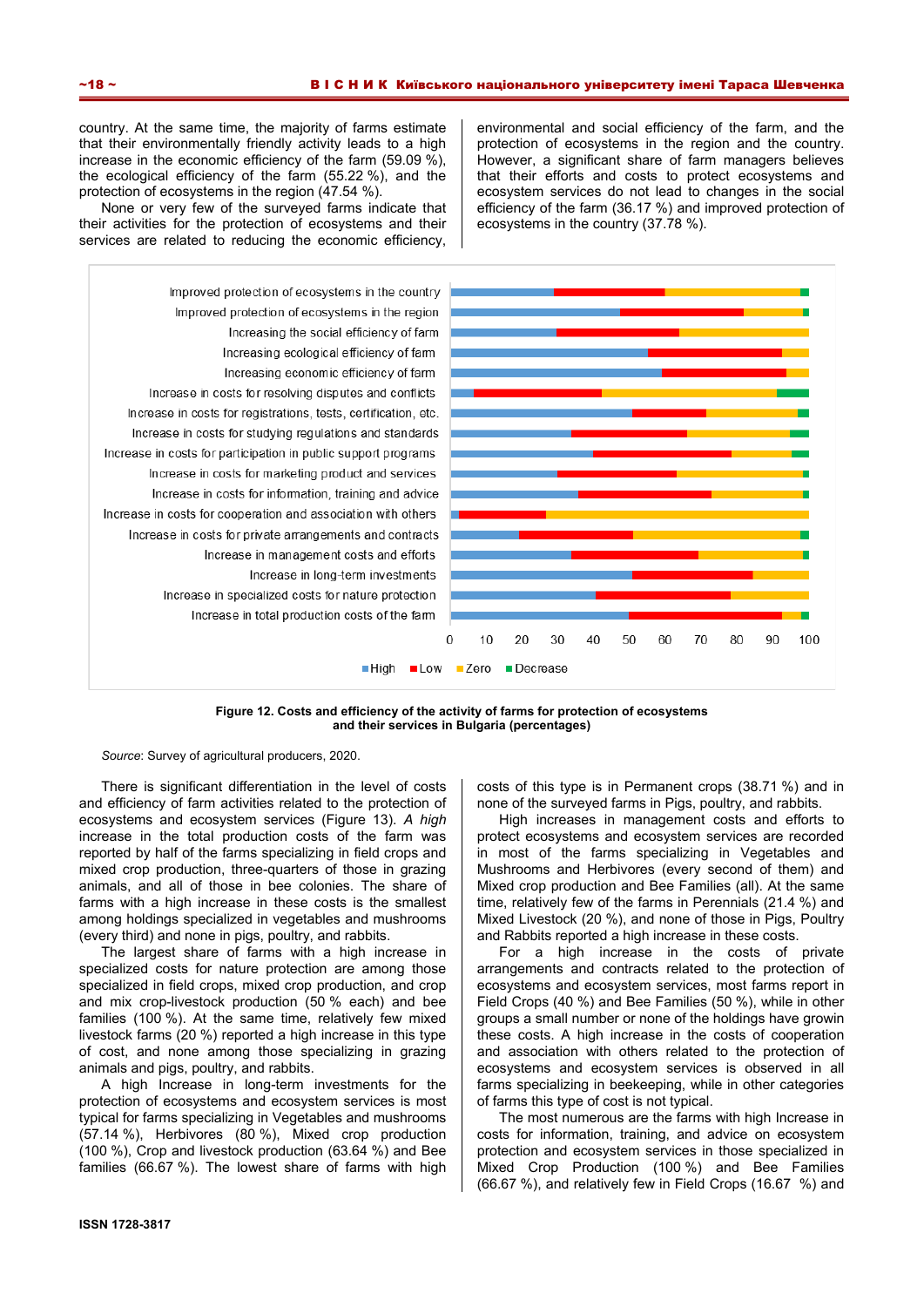#### ЕКОНОМІКА. 4(217)/2021 ~ 19 ~

none for Grazing animals, and Pigs, poultry and rabbits. The largest share of farms with a high increase in the cost of marketing the product and services related to the protection of ecosystems and ecosystem services is in

those specializing in grazing animals and mixed crop production (every second of them), bee families (all), relatively few in field crops (20 %) and perennials (16 %) and none among those in pigs, poultry and rabbits.



#### **Figure 13. Share of farms with a** *high* **increase in costs and efficiency of activity for the protection of ecosystems and their services in Bulgaria (percentages)**

*Source:* Survey of agricultural producers, 2020.

Most of the farms report high growth in the costs of participation in state aid programs related to the protection of ecosystems and ecosystem services, among those specialized in field crops (60 %), vegetables and mushrooms (66.67 %), mixed crop production (100 %), and mix crop-livestock (77.78 %). On the other hand, relatively fewer farms reported similar growth among specialized in perennials (31.03 %) and mixed livestock (20 %) and none of those with grazing animals and pigs, poultry, and rabbits. The high growth of expenditures for studying regulations and standards related to the

protection of ecosystems and ecosystem services was noted by the largest number of farms with Mixed crop produces (100 %) and Crop-livestock specialization (77.78 %). At the same time, a relatively small proportion of farms specializing in perennials (23.08 %) and none of those in grazing animals, pigs, poultry and rabbits, mixed livestock, and bee colonies reported a similar increase in this type of expenditure.

The high growth of expenditures for registrations, tests, certification, etc. related to the protection of ecosystems and ecosystem services is observed in most farms with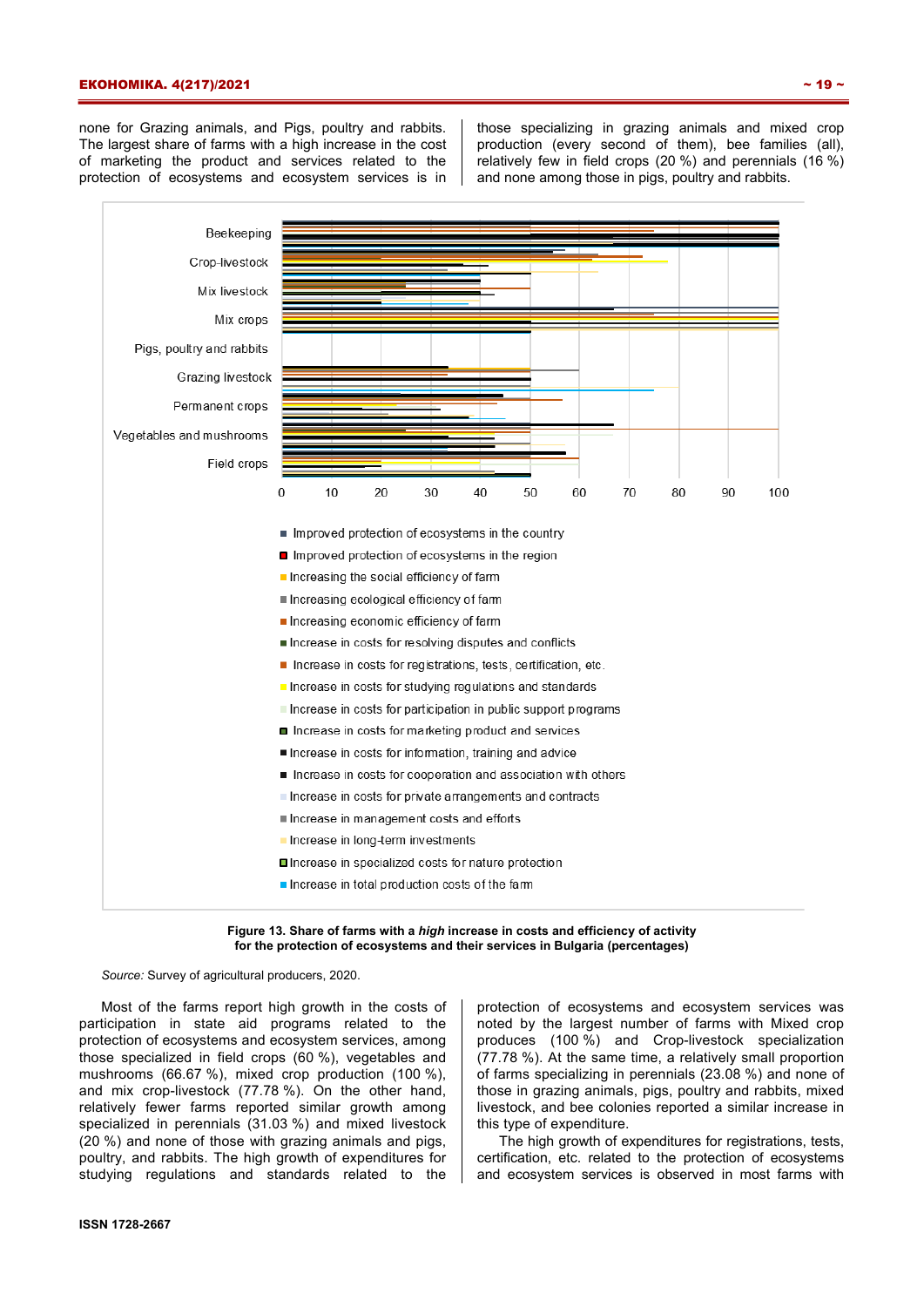Mixed Crop Production (100 %), Crop-Livestock production (62.5 %), and Bee Families (75 %). This share is lowest on farms in field crops (20 %) and on none of those in pigs, poultry, and rabbits. High growth in the costs of resolving disputes and conflicts related to the protection of ecosystems and ecosystem services is reported by every fourth farm specializing in Vegetables and Mushrooms and Mixed Livestock and every fifth of those in Bee colonies. However, none of the other holdings reported a similar increase in this type of expenditure.

High increase of the economic efficiency of the farmrelated to the protection of ecosystems and ecosystem services is most noted in the farms specialized in Field crops (60 %), Vegetables and mushrooms (100 %), Mixed crop production (75 %), Mixed crop-livestock production (72.73 %) and Bee families (100 %), and the least in those in Mixed livestock (25 %) and Pigs, poultry and rabbits (0). A high increase in the ecological efficiency of the holdings' activity for the protection of ecosystems and ecosystem services is reported by all from Mixed crops farms, and the majority of those with Grazing animals (60 %) and Crop and animal husbandry (63.64 %). The lowest share of farms with similar growth is in those specialized in Mixed Livestock (40 %) and Pigs, poultry, and rabbits (0). High Increasing the social efficiency of the holdings' activity for the protection of ecosystems and ecosystem services is registered by every second farm specializing in Herbivores and Corp-livestock, a smaller part of those in Perennial crops (39.13 %) and Mixed livestock (25 %), and from none of the other categories of holdings.

High improved protection of ecosystems in the region, related to the activity of farms for protection of ecosystems and ecosystem services is achieved mostly by the farms in Field crops (57.14 %), Vegetables and mushrooms (66.67 %), Mixed crop growing (66.67 %), and Bee families (100 %), and relatively the least of those with Grazing animals (33.33 %) and Pigs, poultry and rabbits (0). High improved protection of ecosystems in the country related to the activities of farms for protection of ecosystems and ecosystem services is reported by all those specializing in Mixed crops and Bee families, and most of those in Mixed crop-animal husbandry (57.14 %). The share of farms with a similar effect is the lowest in those specialized in field crops (33.33 %) and perennials (23.81 %), and in none of them in grazing animals, pigs, poultry, and rabbits, and mixed animal husbandry.

The vast majority of farm managers estimate that the effect of the overall activity of the farm is positive in terms of soils (73.95 %), biodiversity (62.3 %), landscape (51.11 %), and economic development of the region (60.82 %) (Figure 14). Also, the majority of managers believe that the effect is positive in terms of Air (48.54 %), Surfacewaters (36.2 %), Groundwaters (47.47 %), Climate (38.37 %), Traditional breeds, varieties, products, technologies. (44.68 %), and Social development of the region (48.89 %), as a relatively smaller part consider a positive effect in terms of Local culture, traditions, customs, education (28.39 %). However, the share of managers who believe that the whole activity of their farm is not associated with any effect on the individual elements of the ecosystem – Soils (14.29 %), Air (29.13 %), Surfacewaters (34 %), Groundwaters (26.26 %), Biodiversity (16 %), Landscape (17.78 %), Climate (23.26 %), Traditional breeds, varieties, products, technologies (20.21 %), Local culture, traditions, customs, education (32.1 %), Economic development of the region (16.49 %) and Social development of the region (18.89 %).



**Figure 14. Effect of farms' overall activity on different elements of ecosystems and their services in Bulgaria** 

*Source:* Survey of agricultural producers, 2020.

In addition, a significant part of managers do not know the effect of the overall activity of agriculture on various elements of the ecosystem – Soils (10.92 %), Air (20.39 %), Surfacewaters (28.7 %), Groundwaters (26.26 %), Biodiversity (21.7 %), Landscape (30 %), Climate (34.88 %), Traditional breeds, varieties,

products, technologies (31.91 %), Local culture, traditions, customs, educated (37.04 %), Economic development of the region (19.59 %), and Social development of the region (27.78 %). The latter requires both deepening and expanding independent assessments of the effects of farming on the individual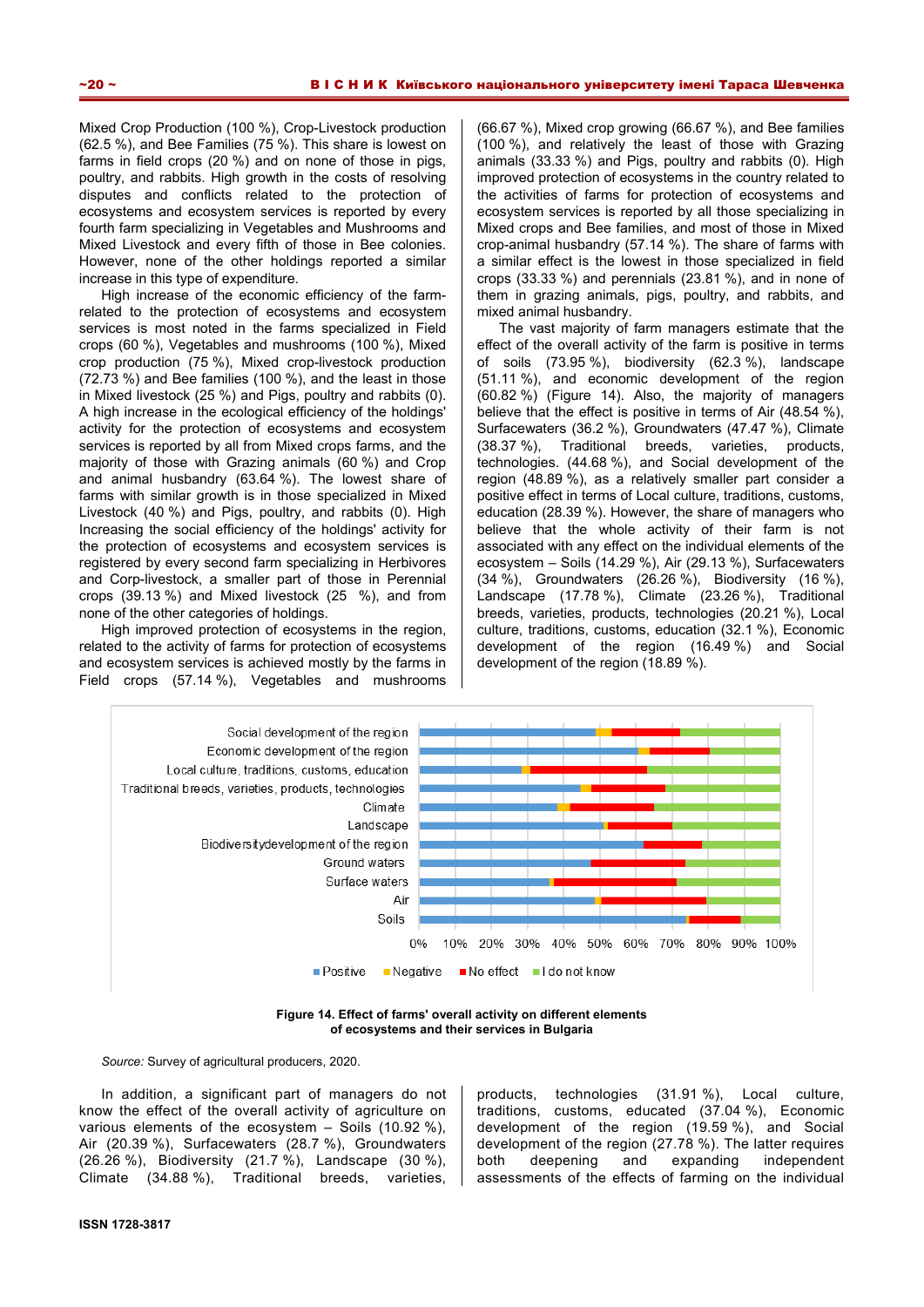components of ecosystems, and better-informing farmers about their negative and /or positive contribution to environmental protection and ecosystem services.

Just over half of the surveyed managers assess the importance of their activities for the protection of agroecosystems and agro-ecosystem services as High for their farm (50.62 %) and 46.91 % High for themselves (Figure 15). A significant share of managers also believes that their activities for the protection of agro-ecosystems and agroecosystem services are of high importance for the region of their farm (27.16 %). There is also a significant number of managers who believe that this activity has a high environmental value (14.81 %) and value for future generations (13.58 %). A relatively smaller part of the managers believes that such activity is of High importance for the community in the region (7.41 %), High market value (5.56 %), and High economic value (6.17 %). At the same time, an insignificant share of managers is convinced that their activity for the protection of agro-ecosystems and agro-ecosystem services has a High contract value  $(1.23 \%)$ , and a High social value  $(2.47 \%)$  or is Without any value (1.23 %), as none of the respondents believes that this activity has a High cultural value.





*Source*: Survey of agricultural producers, 2020.

## **7. Factors in the governance of agro-ecosystem services**

The survey allows us to identify personal, organizational, market, institutional and other factors that have the greatest impact on (and predetermine) the activity of agricultural holdings for the conservation of agroecosystems and agro-ecosystem services. According to the majority of surveyed managers, the factors that strongly stimulate or limit the activity of farms related to the preservation of agro-ecosystems are Market demand and prices (51.23 %), Market competition (37.65 %), Opportunities to increase profits (37.65 %), Participation in state and European support programs (37.04 %), Financial capabilities (35.8 %), Direct state and European subsidies received (34.57 %), Personal conviction and satisfaction with this activity (30.86 %), Amount of direct costs for this activity (29.63 %), Access to farmers' advice (24.69 %), Regulatory documents, standards, norms, etc. (24.69 %) and State Policy (23.46 %) (Figure 16).

The extent to which the activity for the protection of the agroecosystems of the affected farms is stimulated or limited by different factors is not the same. Factors that *strongly stimulate* the activity of the majority of agricultural producers for protection of agro-ecosystems and their services are: Market demand and prices (69.88 %), Market competition (57.38 %), Opportunities to increase profits (78.69 %), Initiatives and pressure of the public and interest groups (61.11 %), The presence of cooperation partners in this activity (55 %), Private contracts for the sale of related products and services (65 %), Initiatives of other farms (68.18 %), Immediate benefits for the farm in present and near future (82.76 %), Long-term benefits for the farm (86.21 %), Benefits for others (75 %), Integration with the supplier of the farm (81.25 %), Integration with the buyer of the production (80.95 %) , Integration with processor (80 %), Available information and innovation (91.3 %), Proffesional training of managers and employees (91.67 %), Access to farmers' advices (92.5 %), Received direct state and European subsididies (91.07 %), Participation in state and European support programs (95 %), Tax preferences (67.86 %), Existence of a long-term contract with the state (68.42 %), Positive experience of other farms and organizations (87.5 %), Policies of the European Union (68.96 %), Public recognition of contribution (60.87 %), and Personal conviction and satisfaction with this activity (88 %) (Figure 17).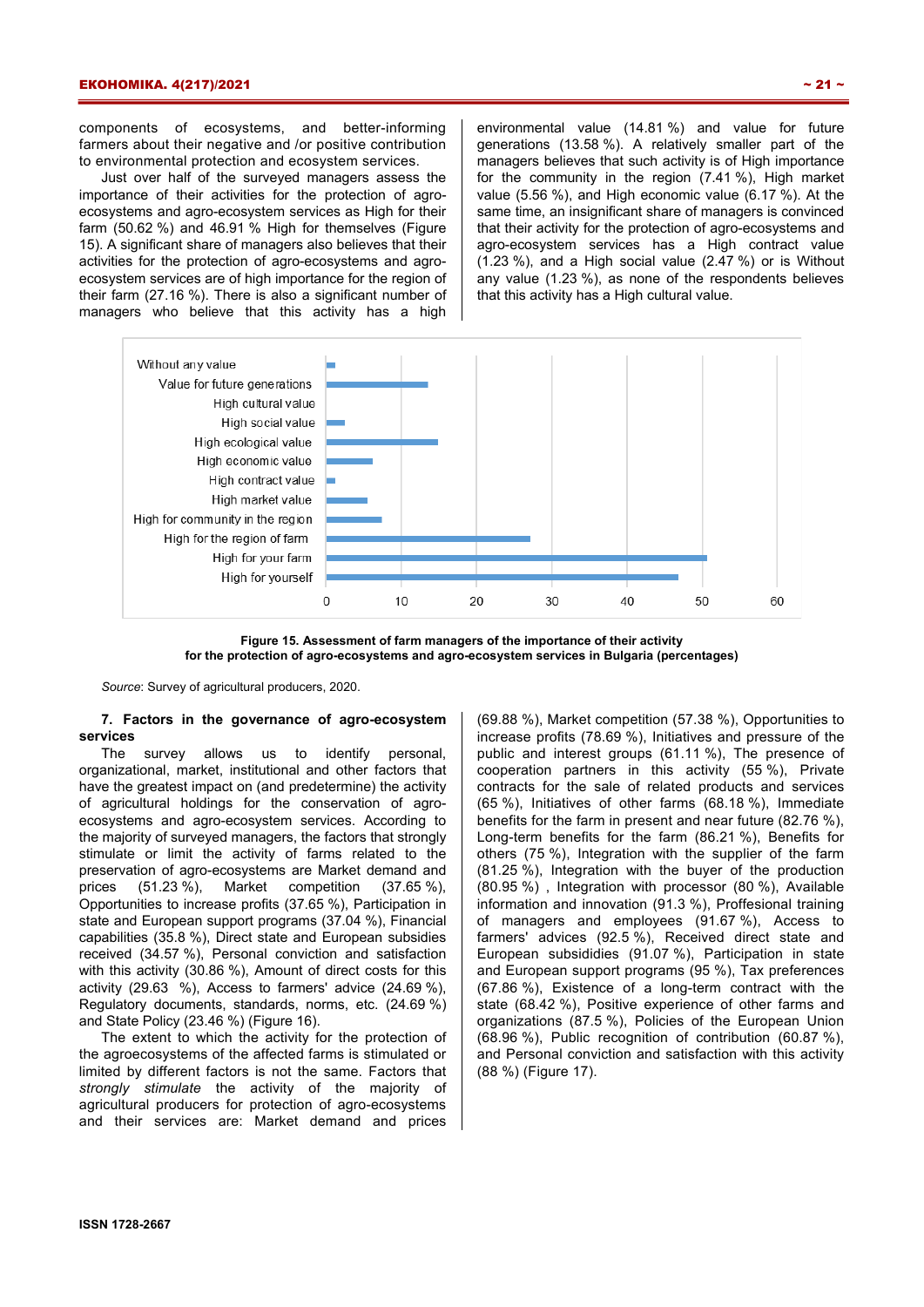

**Figure 16. Factors that strongly stimulate or restrict the activity of farms related to conservation of agroecosystems in Bulgaria (percentages)** 

Factors that *severely limit* the activity of the majority of farms for the protection of agro-ecosystems and their services are the Amount of direct costs for this activity (70.83 %), the Amount of costs for cooperation with other agents (79.17 %), Economic efficiency of costs for this activity (62.5 %), Financial capabilities (58.62 %), Regulatory documents, standards, norms, etc. (77.5 %), State control and sanctions for compliance with standards, norms, etc. (65.52 %), Environmental problems and risks in the farm (79.17 %) and Environmental problems and risks in the region (80 %). At the same time, the Amount of information, training and consultation costs, and the State Policy are factors that strongly stimulate the environmentally friendly activity of half of the surveyed farms, and severely limit it for the other half. All these factors are to be taken into account when improving public policies and forms of intervention related to the governance of agro-ecosystems and their services.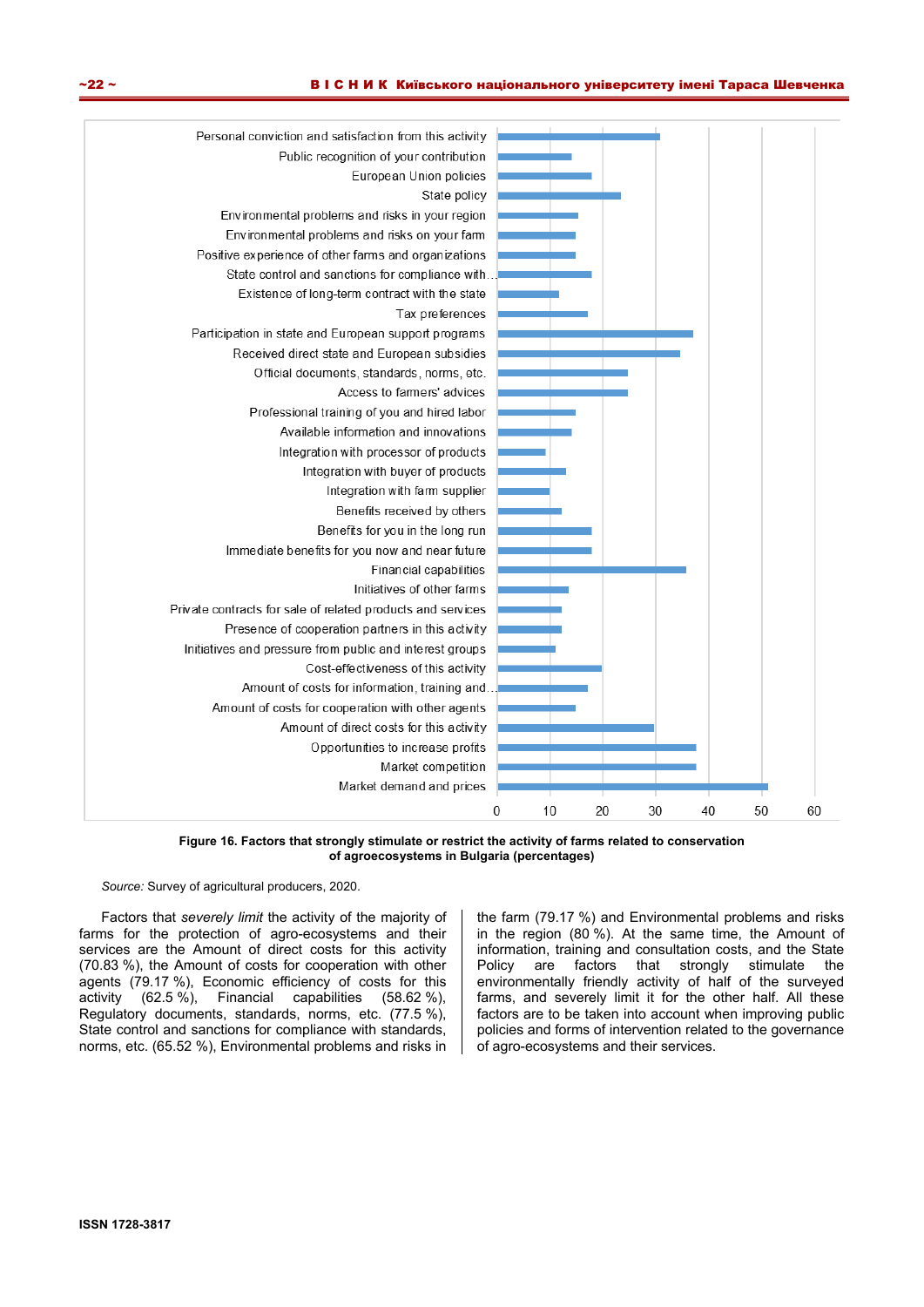



#### **Conclusions and discussion**

It is well known that agricultural production makes a significant contribution to the conservation, restoration, and enhancement of ecosystems and their services, but also is associated with negative effect and their degradation and demolition ("agricultural disservices"). Therefore, services related to agricultural production and agro-ecosystems are among the most intensively studied, mapped, evaluated, regulated, and stimulated.

Our study has tried to fill the gap and give initial insight into a great variety of agricultural services and their importance for the farm, region, other ecosystems, and agents in Bulgaria. At the current stage of development country's farms maintain or provide a great number of essential ecosystem services among which provisioning food and feed, and conservation of elements of the natural environment prevailing. Besides, there are significant differences in the participation and contribution of agricultural holdings in the protection and provision of agroecosystem services in the various specific and principled ecosystems of the country, and major subsectors of agricultural production. The latter requires special measures to improve, diversify and intensify this activity of farmers through training, information, exchange of experience, public incentives and support, etc.

The study has also found out that there is significant differentiation of employed managerial forms depending on the type of ecosystem services and specialization of agricultural holdings. Management of agroecosystem services is associated with a considerable increase in the production and transaction costs of participating farms as well as big socio-economic and environmental effects for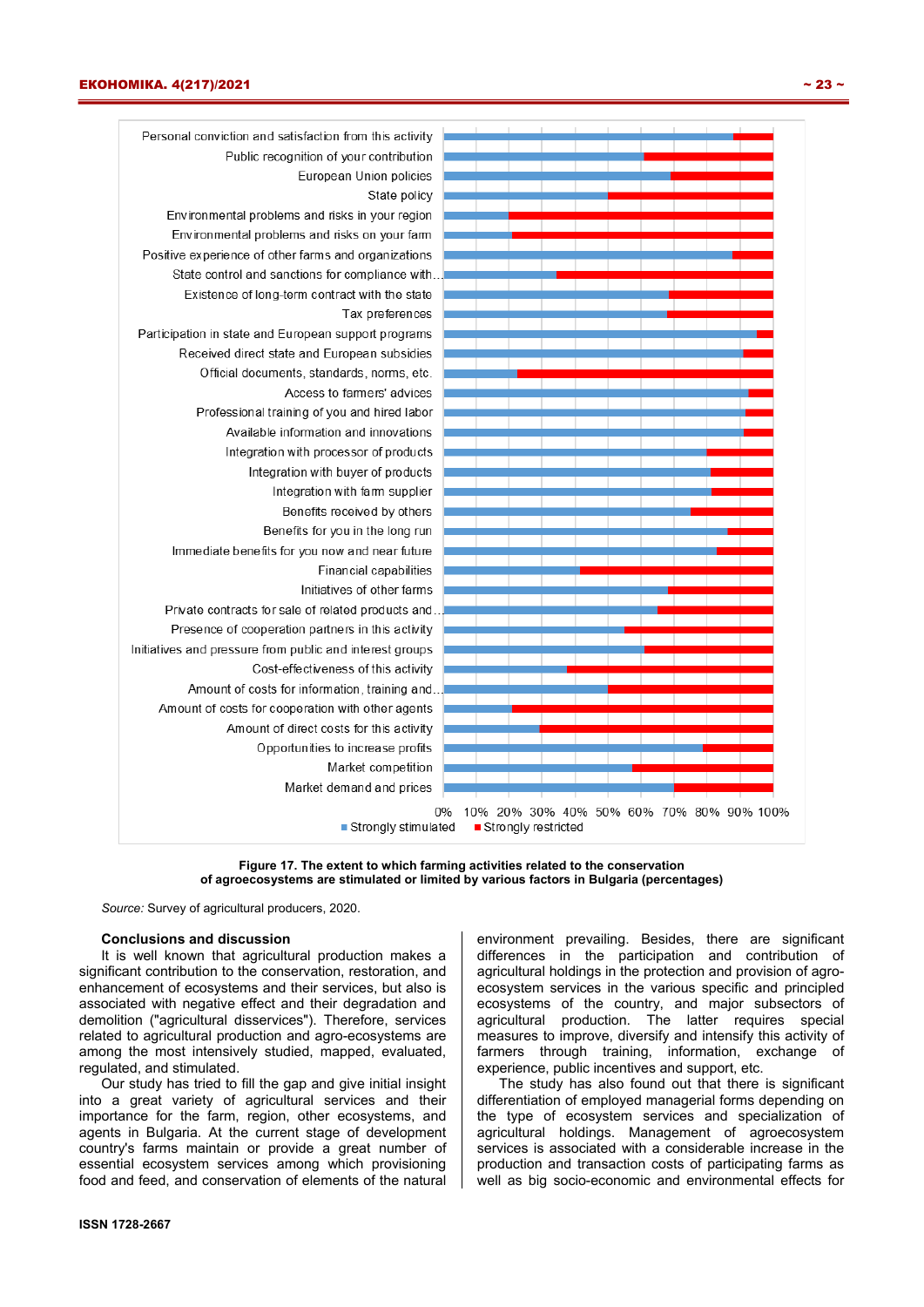holdings and other parties. Factors that mostly stimulate the activity of Bulgarian producers for protection of agroecosystems and their services are participation in public support programs, access to farmers' advice, professional training, available information, and innovation, received direct subsidies, personal conviction and satisfaction, positive experience of others, long-term and immediate benefits for the farm, and integration with suppliers, buyers, and processors.

A suggested holistic and interdisciplinary framework for analyzing the structure and management of agro-ecosystem services is to be extended and improved, and widely and periodically applied in the future. The latter requires systematic in-depth multidisciplinary research in this new area, as well as a collection of original micro and macroinformation on the structure of agro-ecosystems services, and forms, efficiency, and factors of agroecosystem services management by agents involved in (joint) production and management of agro-ecosystem services of a different type. The accuracy of analyzes is to be also improved by increasing representativeness through enlarging the number of surveyed farms and related agents, applying statistical methods, special "training" of implementors and participants, etc. as well as improving the official system for collecting agricultural, agro-economic, and agri-environmental information in the country.

#### **References**

1. Adhikari B. and G. Boag (2013): Designing payments for ecosystem services schemes: some considerations, Current Opinion in Environmental Sustainability 2013, 5:72–77.

2. Allen J., J.y DuVander, I. Kubiszewski, E. Ostrom (2011): Institutions for Managing Ecosystem Services Solutions, Vol. 2, 6, 44-49.

3. Bachev H (2011): Management of Agro-Ecosystem Services: Framework of Analysis, Case of Bulgaria, in J. Daniels (editor), Advances in Environmental Research. Vol. 17, New York: Nova Science, 119-164.

4. Bachev H. (2009): Governing of Agro-ecosystem Services. Modes, Efficiency, Perspectives, VDM Verlag.

5. Bachev H. (2010): Governance of Agrarian Sustainability, New York: Nova Science Publishers.

6. Bachev H. (2012): Governing of Agro-Ecosystem Services in Bulgaria, in A. Rezitis (editor), Research Topics in Agricultural and Applied Economics, Vol. 3, Bentham Science Publisher, 94-129.

7. Bachev H. (2018): The Sustainability of Farming Enterprises in Bulgaria, Cambridge Scholars Publishing.

8. Bachev H. (2020): Defining, analyzing and improving the governance of agroecosystem services, Economic Thought, 4, 31-55.

9. Bachev H. (2020): Understanding and improving the governance of ecosystem services: The case of agriculture, Journal of Economics Bibliography, Volume 7, Issue 3, 170-195.

10. Bachev H. (2021): A Study on Amount and Importance of Ecosystem Services from Bulgarian Agriculture, Journal of Business Analytics and Data Visualization, Volume-2, Issue-1, 7-27.

11. Bachev H. (2021): Modes of Governance for Ecosystem Services in Bulgarian Farms, Икономически изследвания, 8.

12. Bachev H. and D. Terziev (2019): Sustainability of Agricultural Industries in Bulgaria, Journal of Applied Economic Sciences, Volume 14, Issue 1.

13. Bachev H., B.Ivanov and A.Sarov (2020):Unpacking Governance Sustainability of Bulgarian Agriculture, Икономически изследвания, 6, 106-137.

14. Bašev H. (2009): Upravlenie na uslugite na agro-ekosistemite, Ikonomika i upravlenie na selskoto stopanstvo No 6, 3-20.

15. Bašev H. (2012): Efektivnost na fermite i agrarnite organizacii, Ikonomičeska misǎl, br. 4, 46-77.

16. Bašev H. (2014): Ekoupravlenie v selskoto stopanstvo, Ikonomičeska misǎl, br.1, 29-55.

17. Bašev H. (2020): DEFINIRANE, ANALIZIRANE I USǍVǍRŠENSTVANE NA UPRAVLENIETO NA USLUGITE NA AGRO-EKOSITEMITE, Ikonomičeska misǎl, br. 4, 3-30.

18. Bašev H. (2020): PODHOD ZA ANALIZ I USǍVǍRŠENSTVANE NA UPRAVLENIETO NA USLUGITE NA AGRO-EKOSITEMITE, Ikonomika i upravlenie na selskoto stopanstvo, br. 3, 27-48.

19. Bašev H., B. Ivanov, D. Mitova, P. Marinov, K. Todorova, A. Mitov (2020): PODHOD ZA OCENKA NA UPRAVLENIETO NA USLUGITE NA AGROEKOSISTEMITE V BǍLGARIJa, IAI – Sofija.

20. Bašev H., B. Ivanov, D. Toteva (2019): Ocenka na socialnoikonomičeskata i ekologična ustojčivost na agrarnite ekosistemi v Bǎlgarija, Ikonomičeska misǎl, br.2, 33-56.

21. BashevH. (2016): Defining and assessment of the sustainability of farms, Economic Studies Journal, 158-188.

22. Boelee, E. (Editor) (2013): Managing water and agroecosystems for food security, CABI.

23. Čipev N., Sv. Bratanova – Dončeva, K. Gočeva, M. Žijanski, M. Mondeška, Ja. Jordanov, I. Apostolova, D. Sopotlieva, N. Velev, E. Rafailova, J. Uzunov, V. Karamfilov, Radka Fikova, St. Vergiev (2017): Metodologična ramka za ocenka i kartirane na sǎstojanieto na ekosistemite i ekosistemnite uslugi v bǎlgarija rǎkovodstvo za monitoring na sǎstojanieto i razvitieto na ekosistemite i ekosistemnite uslugi, IAOS.

24. Cross Compliance National Report: Bulgaria. URL: https://ieep.eu/publications/cross-compliance-national-report-bulgaria

25. De Groot R., Wilson M, Boumans R. (2002): A typology for the description, classification, and valuation of ecosystem functions goods services. Ecol Econ 41:393–408

26. EEA (2015): Ecosystem services in the EU, European Environment Agency.

27. FAO (2016): Mainstreaming ecosystem services and biodiversity into agricultural production and management in East Africa, Technical guidance document, FAO.

28. Fremier A., F. DeClerck, N.Bosque-Pérez, N. Carmona, R, Hill, T. Joyal, L. Keesecker, P. Klos, A. Martínez-Salinas, R. Niemeyer, A. Sanfiorenzo, K. Welsh, J. Wulfhorst (2013): Understanding Spatiotemporal Lags in Ecosystem Services to Improve Incentives, BioScience Vol. 63 No. 6.

29. Gao H., T. Fu, J. Liu, H. Liang and L. Han (2018): Ecosystem Services Management Based on Differentiation and Regionalization along Vertical Gradient, China, Sustainability, 10, 986

30. Garbach K., J. Milder, M Montenegroand, F. DeClerck (2014): Biodiversity and Ecosystem Services in Agroecosystems, Elsevier.

31. Gemmill-Herren B. (2018): Pollination Services to Agriculture Sustaining and enhancing a key ecosystem service, Routledge.

32. Grigorova Y. & Kazakova Y. (2008): High Nature Value farmlands: Recognizing the importance of South East European landscapes, Case study report, Western Stara Planina, WWF (EFNCP).

33. Habib T., S. Heckbert, J. Wilson, A.Vandenbroeck, J. and D. Farr (2016): Impacts of land-use management on ecosystem services and biodiversity: an agent-based modelling approach. PeerJ 4:e2814.

34. IAOS (2020): Ekosistemi i ekosistemni uslugi, Izpǎlnitelnata agencija po okolna sreda (IAOS).

35. INRA (2017): A framework for assessing ecosystem services from human-impacted ecosystems. EFESE,

36. Jordanov Ja., D. Mihalev, V. Vasilev, S. Bratanova- Dončeva, K. Gočeva, N. Čipev (2017): Metodika za ocenka i kartirane na sǎstojanieto na zemedelskite ekosistemi i tehnite uslugi v bǎlgarija, IAOS.

37. Kanianska R. (2019): Agriculture and Its Impact on Land-Use, Environment, and Ecosystem Services, INTECH.

38. Kazakova Ja. (2016): Zemedelie s visoka prirodna stojnost (obučenie, inovacii, znanija), UNSS.

39. Laurans Y. and L.Mermet (2014): Ecosystem services economic valuation, decision-support system or advocacy? Ecosystem Services, Vol. 7, 98-105.

40. Lescourret F., D. Magda, G. Richard, A. Adam-Blondon, M. Bardy, J. Baudry, I. Doussan, B. Dumont, F. Lefèvre, I. Litrico, R. Martin-Clouaire, B. Montuelle, S. Pellerin, M. Plantegenest, E. Tancoigne, A.Thomas, H. Guyomard, J. Soussana (2015): A social–ecological approach to managing multiple agro-ecosystem services, Current Opinion in

Environmental Sustainability, Vol. 14, 68-75. 41. Marta-Pedroso C., L. Laporta, I. Gama, T. Domingos (2018): Economic valuation and mapping of Ecosystem Services in the context of protected area management, One Ecosystem 3: e26722,

42. MEA (2005): Millennium Ecosystem Assessment, Ecosystems and Human Well-being, Island Press, Washington, DC.

43. Munang R., I. Thiaw, K. Alverson, J. Liu and Z. Han (2013): The role of ecosystem services in climate change adaptation and disaster risk reduction, Current Opinion in Environmental Sustainability, 5:47–52.

44. Nedkov S. (2016): KONCEPCIJa ZA Ekosistemni uslugi, Prezentacija, rabotna srešta 31 maj 2016g.

45. Nikolov S. (2018): Ekosistemni uslugi i tjahnoto ocenjavane – kratǎk pregled, Journal of the Bulgarian Geographical Society, Volume 39, 51–54.

46. Novikova A., L. Rocchi, V. Vitunskienė (2017): Assessing the benefit of the agroecosystem services: Lithuanian preferences using a latent class approach, Land Use Policy, Vol. 68, 277-286.

47. Nunes P., P. Kumar, T. Dedeurwaerdere (2014): Handbook on the Economics of Ecosystem Services and Biodiversity, Edward Elgar, Cheltenham.

48. Petteri V., D. D'Amato, M. Forsius, P. Angelstam, C. Baessler, P. Balvanera, B. Boldgiv, P. Bourgeron, J. Dick, R. Kanka, S. Klotz, M. Maass, V. Melecis, P. Petrık, H. Shibata, J. Tang, J. Thompson and S. Zacharias (2013): Using long-term ecosystem service and biodiversity data to study the impacts and adaptation options in response to climate change: insights from the global ILTER sites network, Current Opinion in Environmental Sustainability 2013, 5:53–66.

49. Power, A. (2010): Ecosystem services and agriculture: Tradeoffs and synergies. Philos. Trans. R. Soc. Lond. B Biol. Sci. 365, 2959–2971.